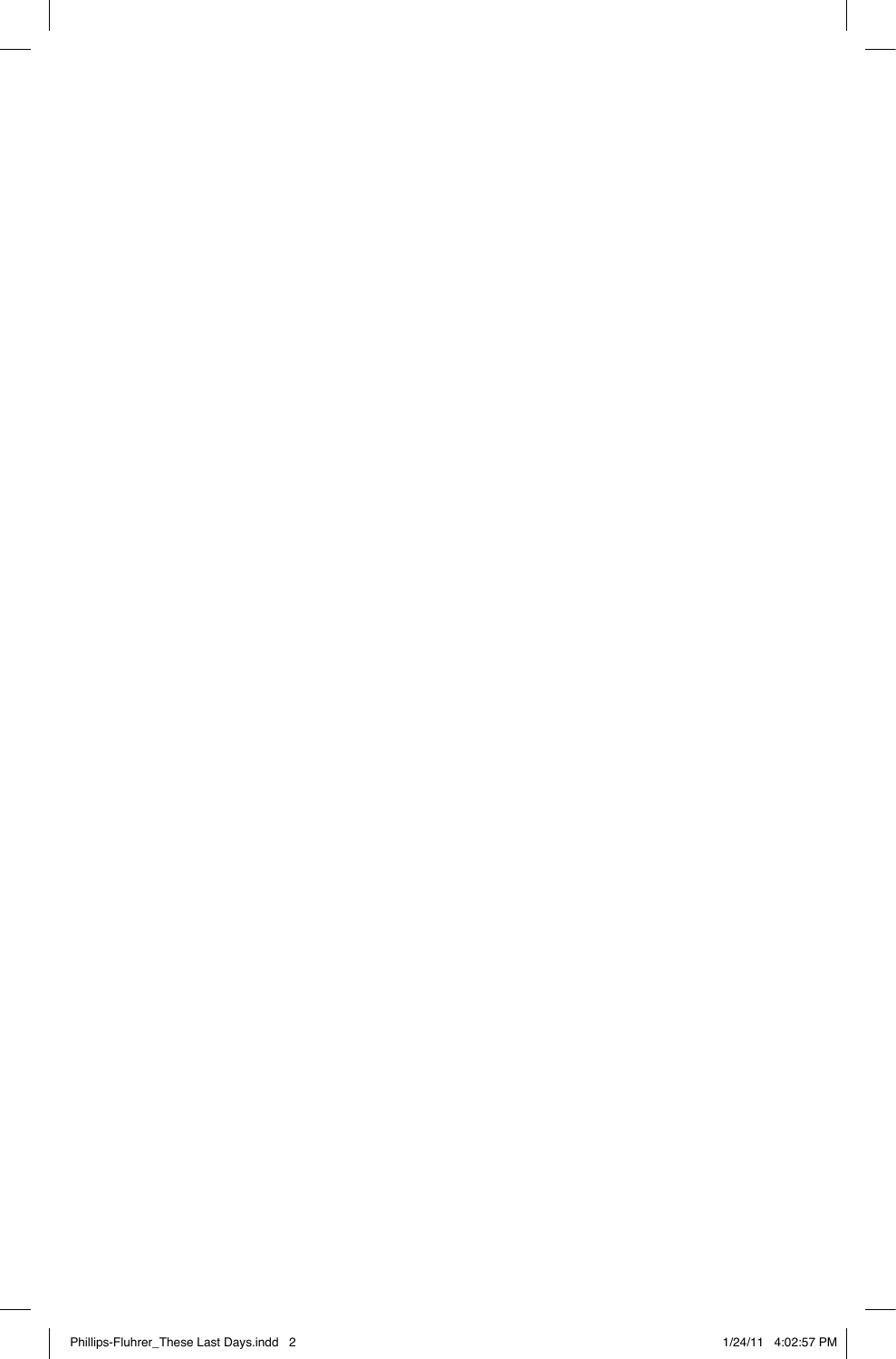# These Last Days

# A Christian View of History

# EDITED BY Richard D. Phillips *and* Gabriel N. E. Fluhrer

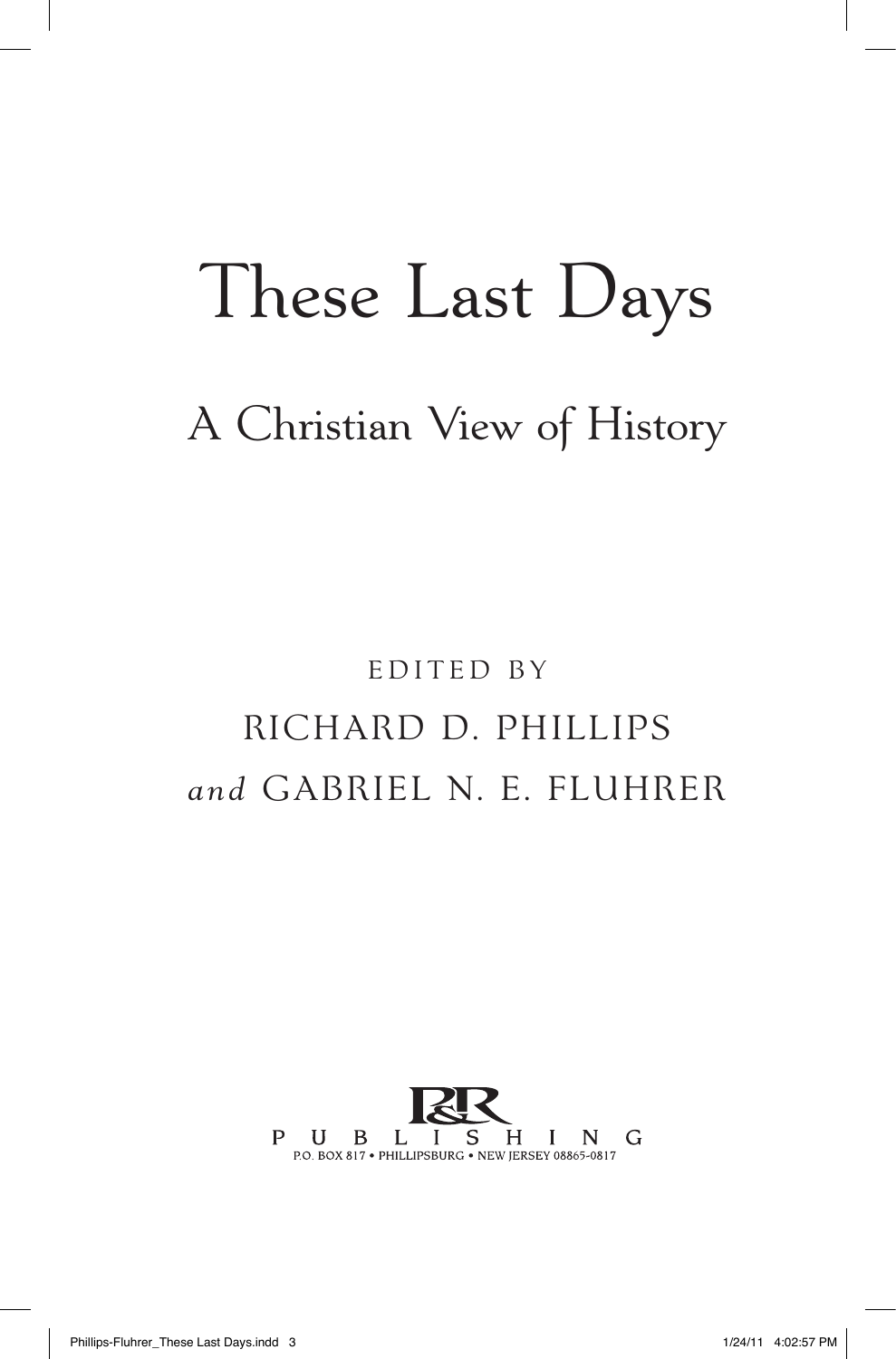© 2011 by Alliance of Confessing Evangelicals

All rights reserved. No part of this book may be reproduced, stored in a retrieval system, or transmitted in any form or by any means—electronic, mechanical, photocopy, recording, or otherwise—except for brief quotations for the purpose of review or comment, without the prior permission of the publisher, P&R Publishing Company, P.O. Box 817, Phillipsburg, New Jersey 08865-0817.

Unless otherwise indicated, Scripture quotations are from *ESV Bible* ® (*The Holy Bible, English Standard Version* ®). Copyright © 2001 by Crossway Bibles, a publishing ministry of Good News Publishers. Used by permission. All rights reserved.

Printed in the United States of America

## **Library of Congress Cataloging-in-Publication Data**

Philadelphia Conference on Reformed Theology (36th : 2010) These last days : a Christian view of history / edited by Richard D. Phillips and Gabriel N.E. Fluhrer. p. cm. Papers from the thirty-sixth meeting of the Philadelphia Conference on Reformed Theology held in the spring of 2010. Includes bibliographical references. ISBN 978-1-59638-251-0 (pbk.) 1. Eschatology--Congresses. 2. Reformed Church--Doctrines-- Congresses. I. Phillips, Richard D. (Richard Davis), 1960- II. Fluhrer, Gabriel N. E., 1978- III. Title. BT821.3.P52 2010 236--dc22

2010053328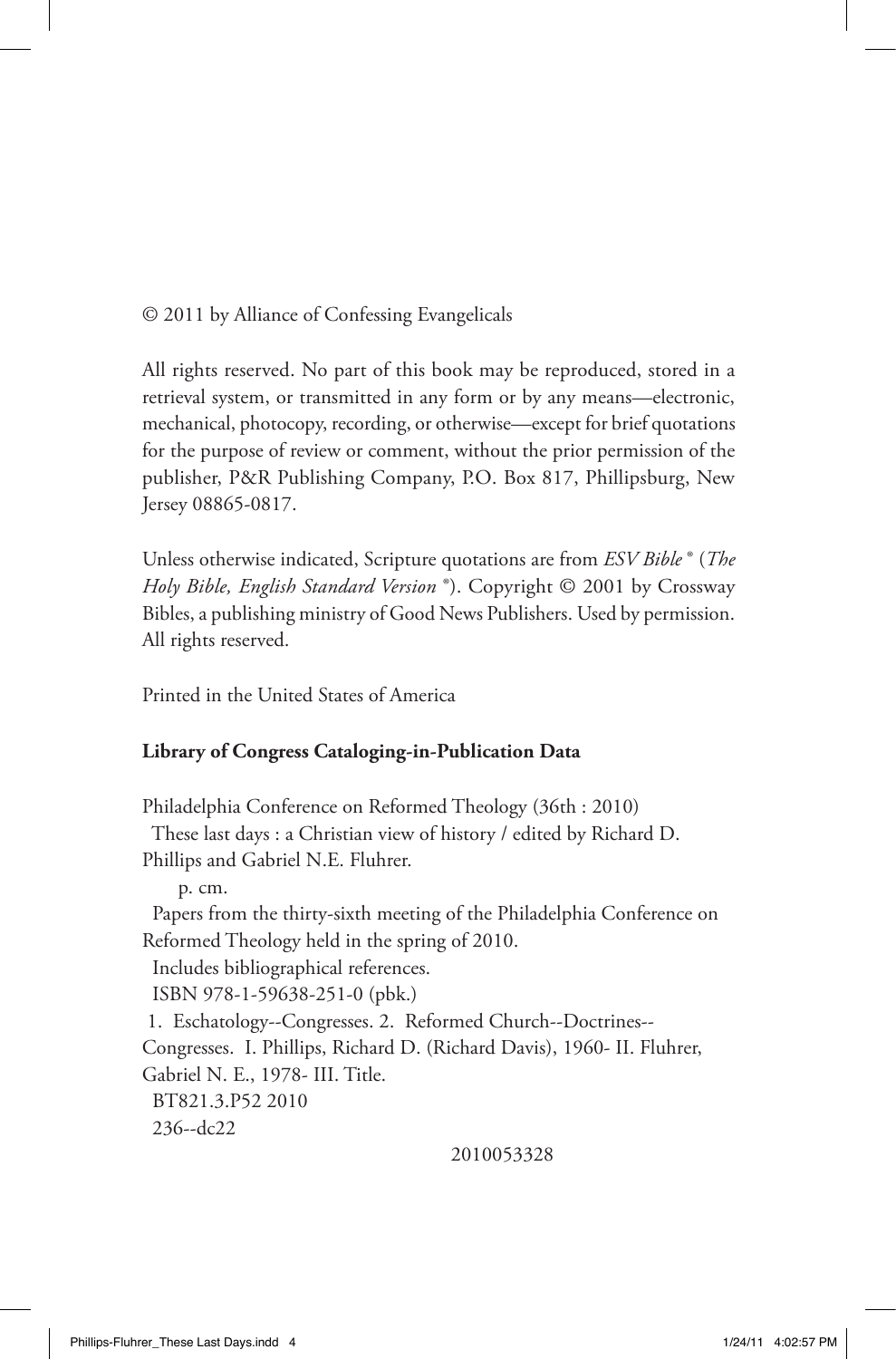To Kenneth R. Wynne,

brother in Christ and exemplary steward in these last days, with gratitude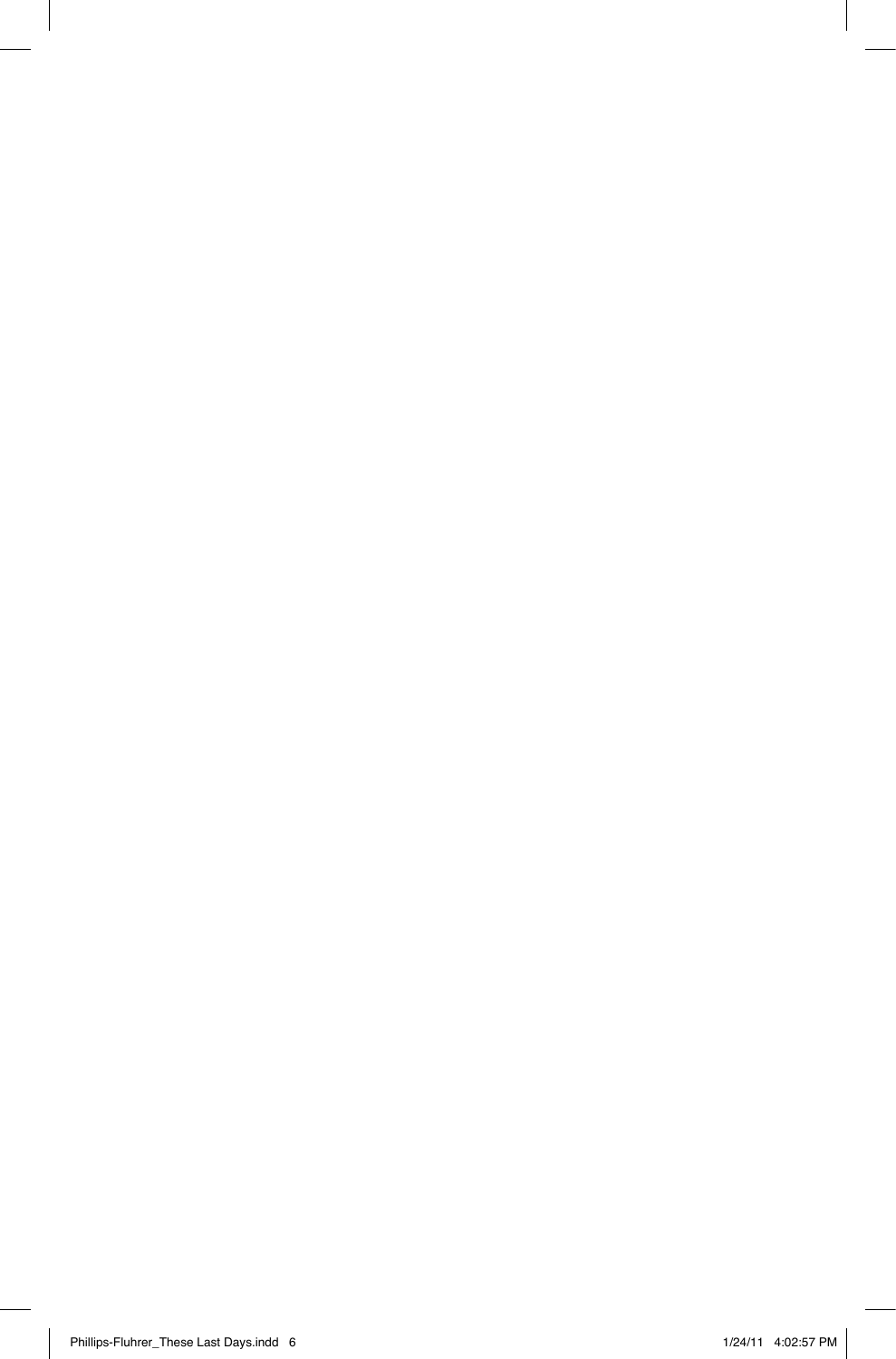# **Contents**

Editors' Preface ix

- 1. The Christ of History 1 Sinclair Ferguson
- 2. This Present Evil Age 17 D. A. Carson
- 3. The Age of the Spirit 39 Alistair Begg
- 4. The Resurrection Hope 53 MICHAEL S. HORTON
- 5. The Eternal Glory 71 J. Ligon Duncan III
- 6. Partakers of the Age to Come 89 D. A. Carson
- 7. The Four Main Millennial Views 107 Cornelis P. Venema
- 8. A Pastoral Guide to Life after Death 125 RICHARD D. PHILLIPS
- 9. Evangelical Eschatology, American Style 149 Jeffrey K. Jue
- 10. The Radical Implications of Eternity 169 PAUL DAVID TRIPP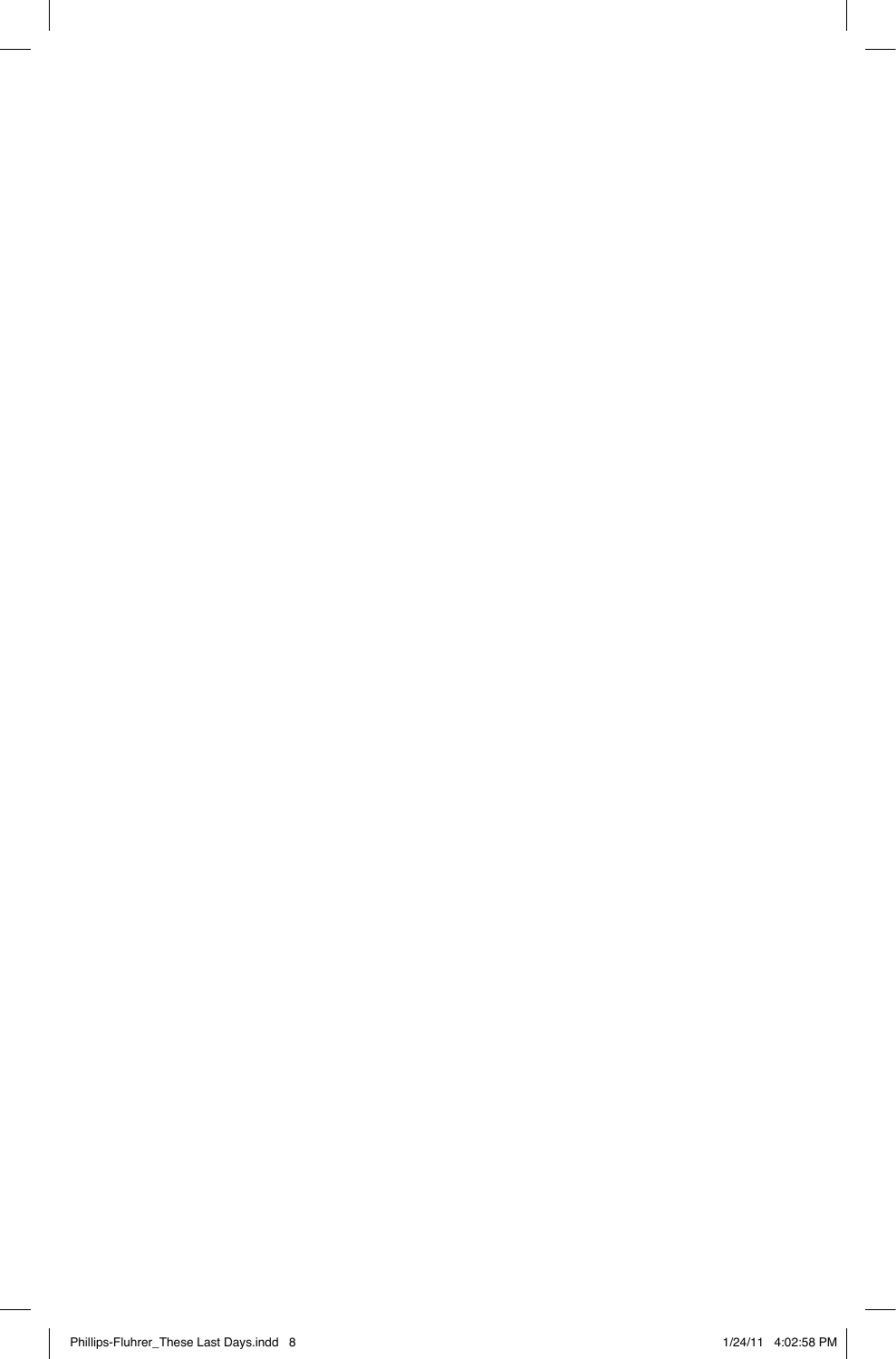# **Editors' Preface**

*"Ours is a religion whose centre of gravity lies beyond the grave in the world to come."1 —Geerhardus Vos*

FOR MANY CHRISTIANS, the expression "the last days" refers to the short period of intense activity prior to the second coming of Jesus Christ. But according to the apostles, the last days were inaugurated by the first coming of Christ and continue even today. The book of Hebrews thus begins by saying that while God formerly spoke by the prophets, "in these last days he has spoken to us by his Son" (Heb. 1:2). Paul warned Timothy that "in the last days there will come times of difficulty," and then made it plain that Timothy was living in that very era (2 Tim. 3:1). According to Peter, the last days began with the outpouring of the Spirit at Pentecost. This fulfilled the ancient prophecy that said, "In the last days it shall be, God declares, that I will pour out my Spirit on all flesh" (Acts 2:17). Biblically, for us, the last

<sup>1.</sup> Geerhardus Vos, *Grace and Glory* (1922; repr., Edinburgh: Banner of Truth Trust, 1994), 165.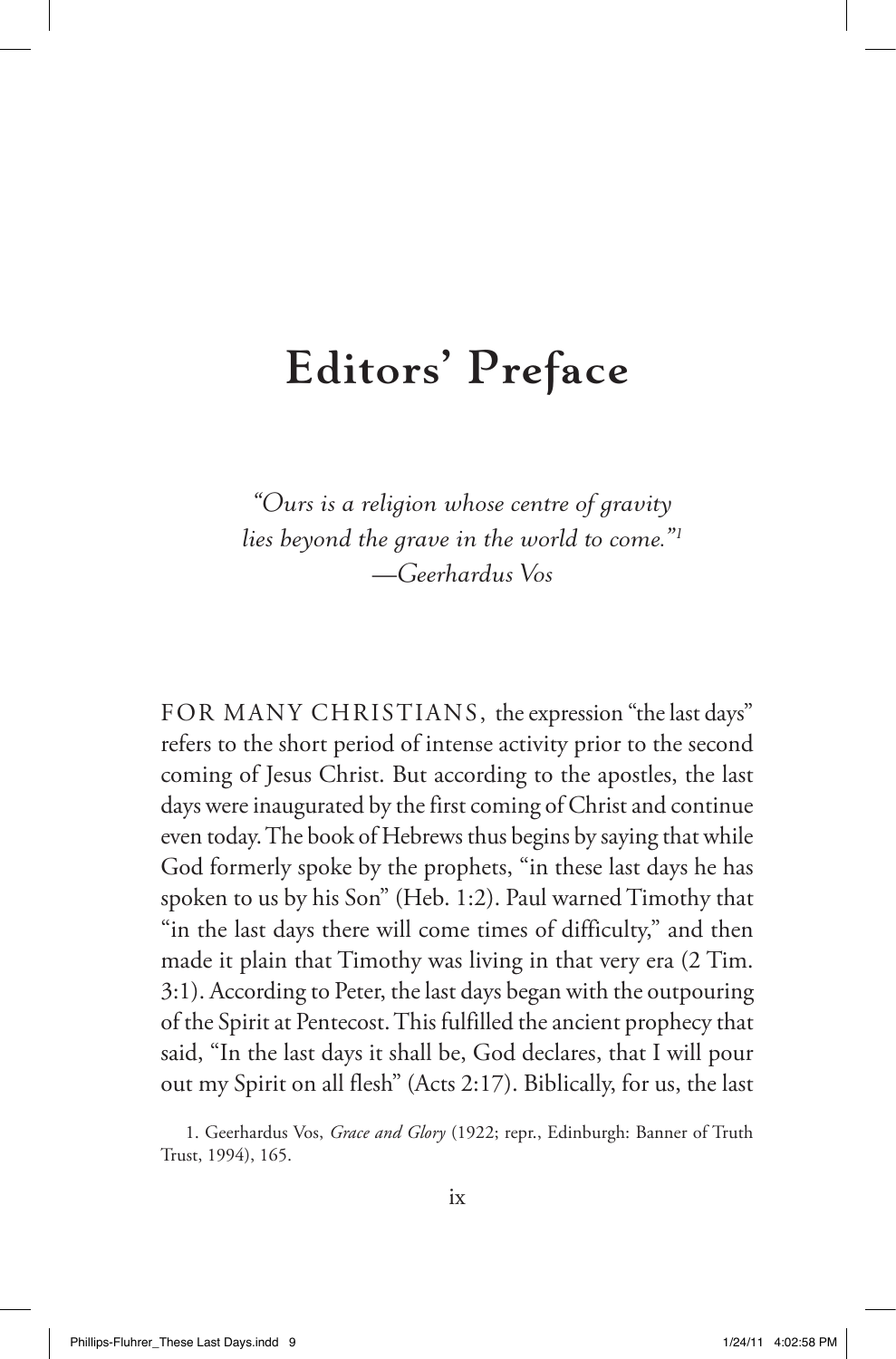days are *these last days*, as we are those, Paul said, "on whom the end of the ages has come" (1 Cor. 10:11).

How do we biblically understand our time as the final age of world history? What does this mean for our faith? These are a few of the questions that were taken up by the thirty-sixth meeting of the Philadelphia Conference on Reformed Theology during the spring months of 2010, the addresses of which are published in this book. Reformed Christians have often shunned the field of eschatology, surrendering end-times doctrine to more popular (but less biblical) schemes held by other believers. But eschatology is important! It was their Christian doctrine of history that thrilled the first Christian disciples: they realized that with the coming of the "last days" they had entered into the time of the eschatological kingdom that dawned with the coming of Christ. Our faith will likewise be strengthened by a biblical view of eschatology and a right understanding of what it means to live in "the present evil age" (Gal. 1:4) by means of "the powers of the age to come" (Heb. 6:5).

This book, like the conference that produced its chapters, attempts to work through biblical eschatology in a more or less chronological fashion. The volume begins with an introductory chapter, "The Christ of History," by Sinclair Ferguson, which articulates why for Reformed Christians the purpose of history is disclosed in the person and work of Christ. After that beginning, the next two chapters ground the reader in the two dimensions of our present age of history. First, believers live in "This Present Evil Age," which D. A. Carson explains with an excellent treatment of the book of Revelation, centered on the symbolic history of Revelation 12. (This chapter alone is worth the price of this book, lucidly displaying the riches of the Apocalypse for those with the hermeneutical eyes to see!) Next, Alistair Begg describes our present era as it is experienced by the church in light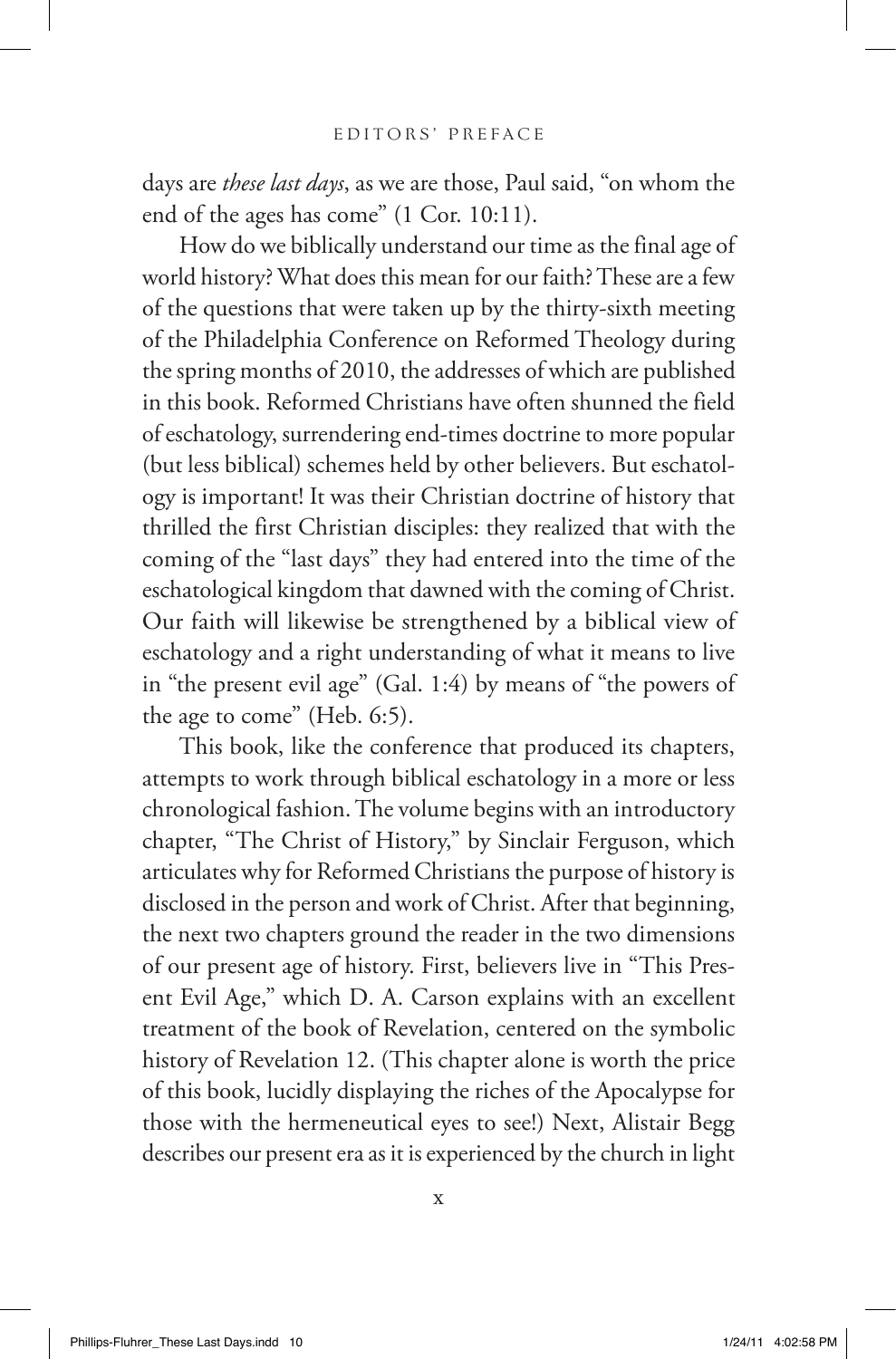of Christ's gift at Pentecost, in "The Age of the Spirit." These two chapters help believers to see the two poles of our current era of history, defined as it is by the struggle between the kingdom of Christ and the kingdom of Satan and the world. Looking forward in time, we are shown the hope that we have in Christ in Michael S. Horton's chapter, "The Resurrection Hope," and J. Ligon Duncan's exposition of "The Eternal Glory" that awaits believers in Christ. Finally, D. A. Carson applies the whole of Reformed eschatology to the believer's present experience in "Partakers of the Age of Come."

Included in this book are some of the outstanding seminars that enriched our conference. All readers will be informed by these chapters, but some of them are likely to be particularly appreciated by different readers. Cornelis P. Venema's lucid comparison of "The Four Main Millennial Views," Richard D. Phillips's presentation of "A Pastoral Guide to Life after Death," and Jeffrey K. Jue's tour of "Evangelical Eschatology, American Style," are likely to be particularly valued. Finally, Paul David Tripp gives us his trademark applied theology in "The Radical Implications of Eternity."

As we were preparing this conference on Reformed eschatology, we were frequently asked which millennial view was being promoted: premillennial, amillennial, or postmillennial? At the time, we answered honestly that there was no attempt to promote a single view or isolate the others, and that we did not even know the millennial position of all the participants. Time has shown, however, that the material in this book consistently espouses the amillennial view of eschatology. The fact that this predominance was unintentional shows all the more clearly the growing espousal of this view in Reformed circles. To this effect, the editors wish gratefully to acknowledge the impressive contributions of Cornel Venema, Kim Riddlebarger,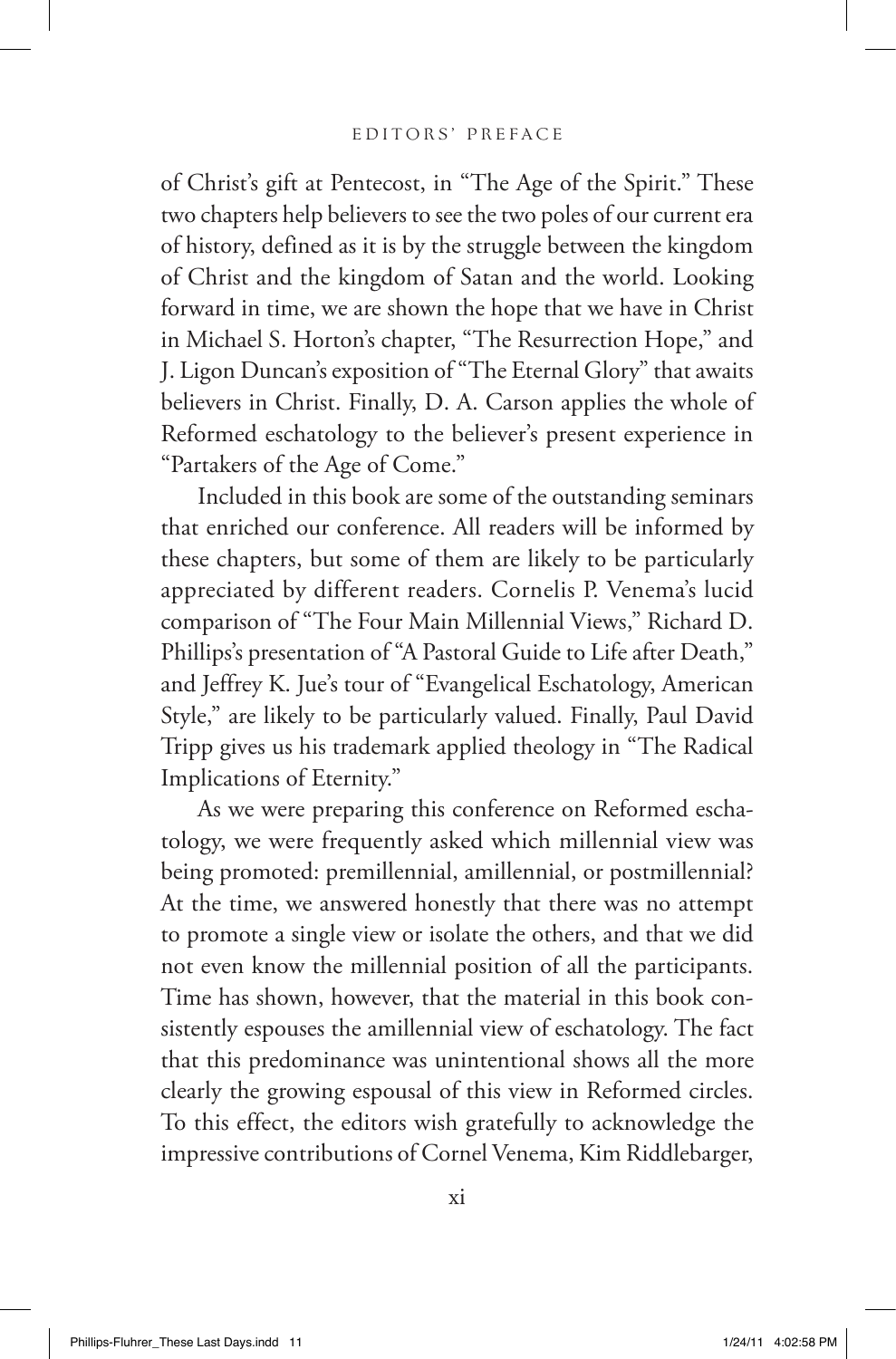Samuel Waldron, and especially the late Geerhardus Vos, apart from whose labors Reformed Christians might still be anguishing in fear of "these last days."

Lastly, the editors wish gratefully to acknowledge Robert Brady and the outstanding staff of the Alliance of Confessing Evangelicals, whose tireless labors enable us to continue the historic legacy of the Philadelphia Conference on Reformed Theology; the congregation and session of Second Presbyterian Church in Greenville, South Carolina, where the editors have labored in a shared gospel ministry; and the editors and staff of P&R Publishing, with whom we consider it a privilege to work and publish. Most importantly, we offer these chapters to the Lord of history, the Savior who reigns over both heaven and earth during these last days, and for whose glorious return we join with the apostle John in eager prayer, saying, "Come, Lord Jesus!" Amen.

> Gabriel N. E. Fluhrer Richard D. Phillips November 2010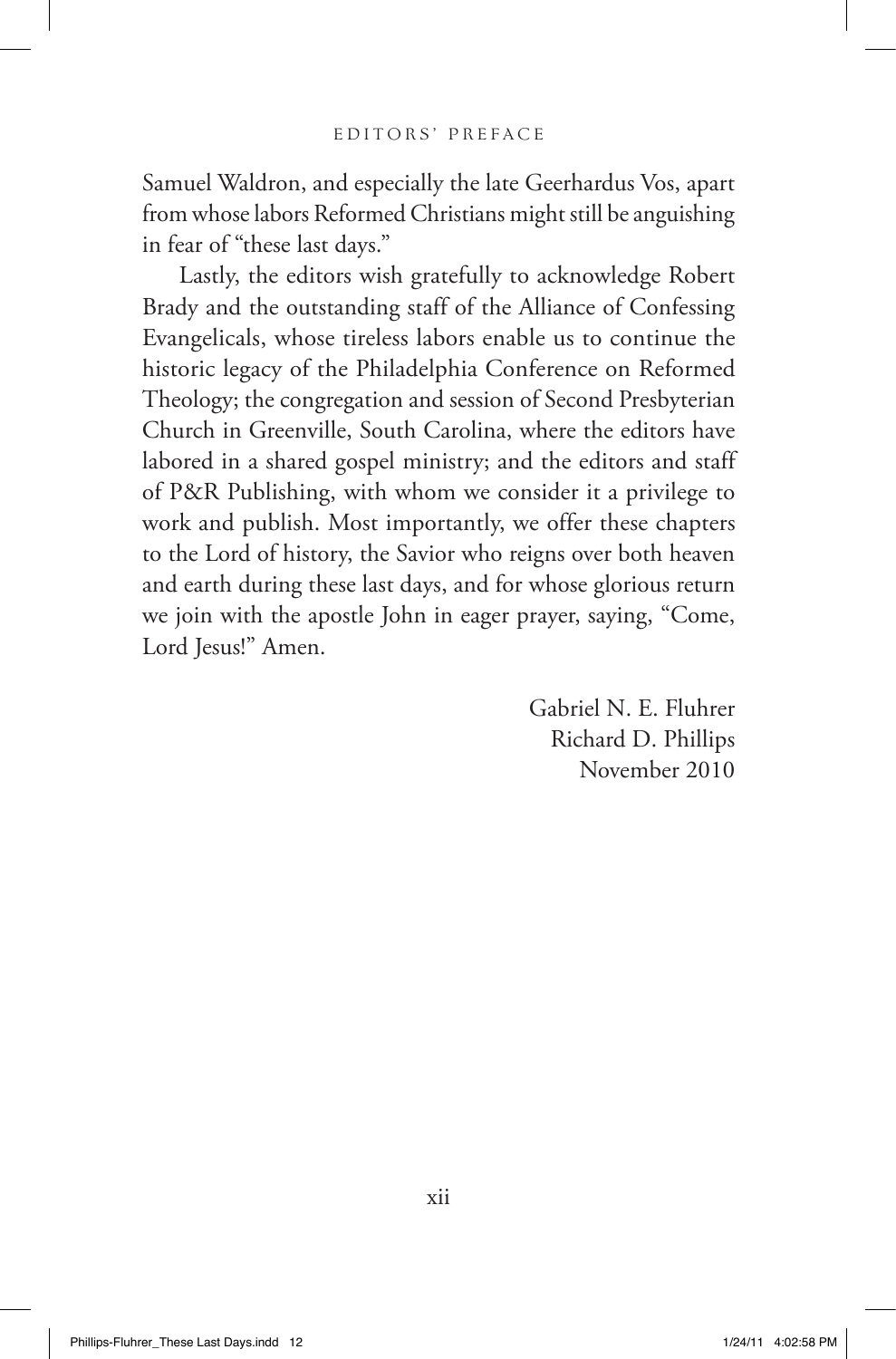## **1**

# **The Christ of History**

## SINCLAIR FERGUSON

*I will put enmity between you and the woman, and between your offspring and her offspring. (Genesis 3:15)*

THE CHRIST OF HISTORY—what a grand theme! While there are many, many places we could go in Scripture to expound such a theme, I would like to focus on the wellknown fifteenth verse of the third chapter of Genesis. However, before we look at that verse, it may be helpful to be reminded of the context.

Adam and Eve have sinned and eaten of the fruit of the tree of the knowledge of good and evil, from which God had forbidden them to eat. He has exposed them and is pronouncing a series of judgments on them. In verses 14–19, he begins with the serpent, then moves on to Eve, and then to Adam.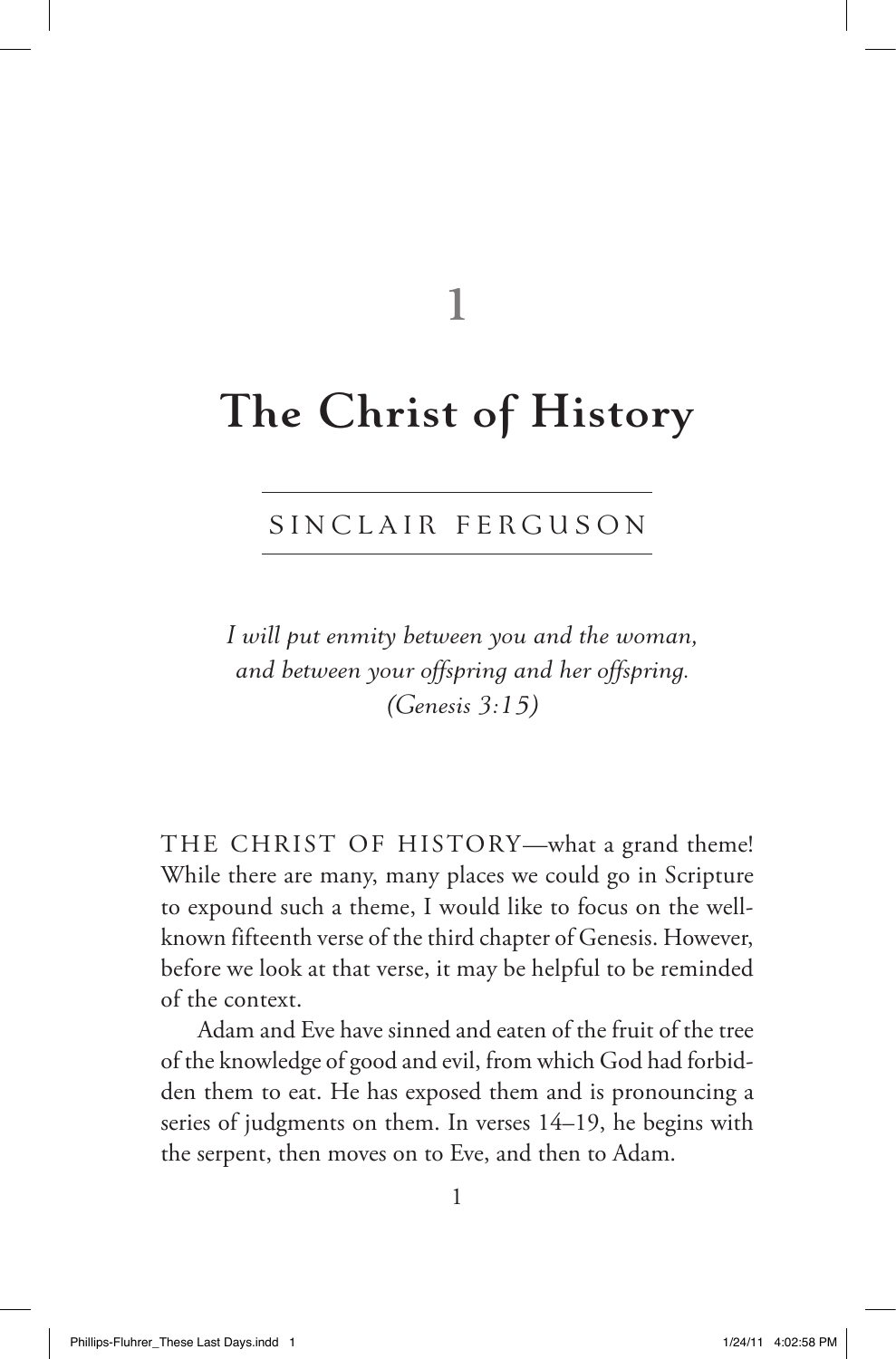## **Starting with Genesis 3:15**

God's word to the serpent in Genesis 3:15 is this: "I will put enmity between you and the woman, and between your offspring and her offspring; he shall bruise your head, and you shall bruise his heel." How does this relate to the Christ of history? To answer that question, we need to turn forward to the New Testament.

For many of us, a favorite passage in the Gospels is Luke 24. There Luke gives us an account of the conversation that our Lord had with the weary and sad disciples on the road to Emmaus. Luke tells us that the disciples experienced three things. First, they experienced the Lord Jesus opening the Scriptures to them. Second, they experienced the Holy Spirit opening their minds, so that they could understand them. Third, and finally, they experienced their hearts burning within them as the stranger expounded the Scriptures to them. They exclaimed, "Did not our hearts burn within us while he talked to us on the road, while he opened to us the Scriptures?" (v. 32). Surely we would love to have been passers-by who could walk five, ten, or fifteen paces behind those three as they went to Emmaus, to listen to the Lord Jesus teaching the whole Bible!

Why do I bring this story up? Because, over the years, I have become more and more convinced that Jesus began with this verse in Genesis 3. The church has historically proclaimed that Genesis 3:15 contains the *Protoevangelium—*the "first gospel," or the first gospel promise. It is a particularly striking promise because it is actually a word of judgment spoken to the serpent, and not in the first instance spoken either to Adam or Eve. And it is also striking because it speaks more of victory than it does of pardon and forgiveness. Now, to be sure, the rest of the Scripture will underscore for us that pardon and forgiveness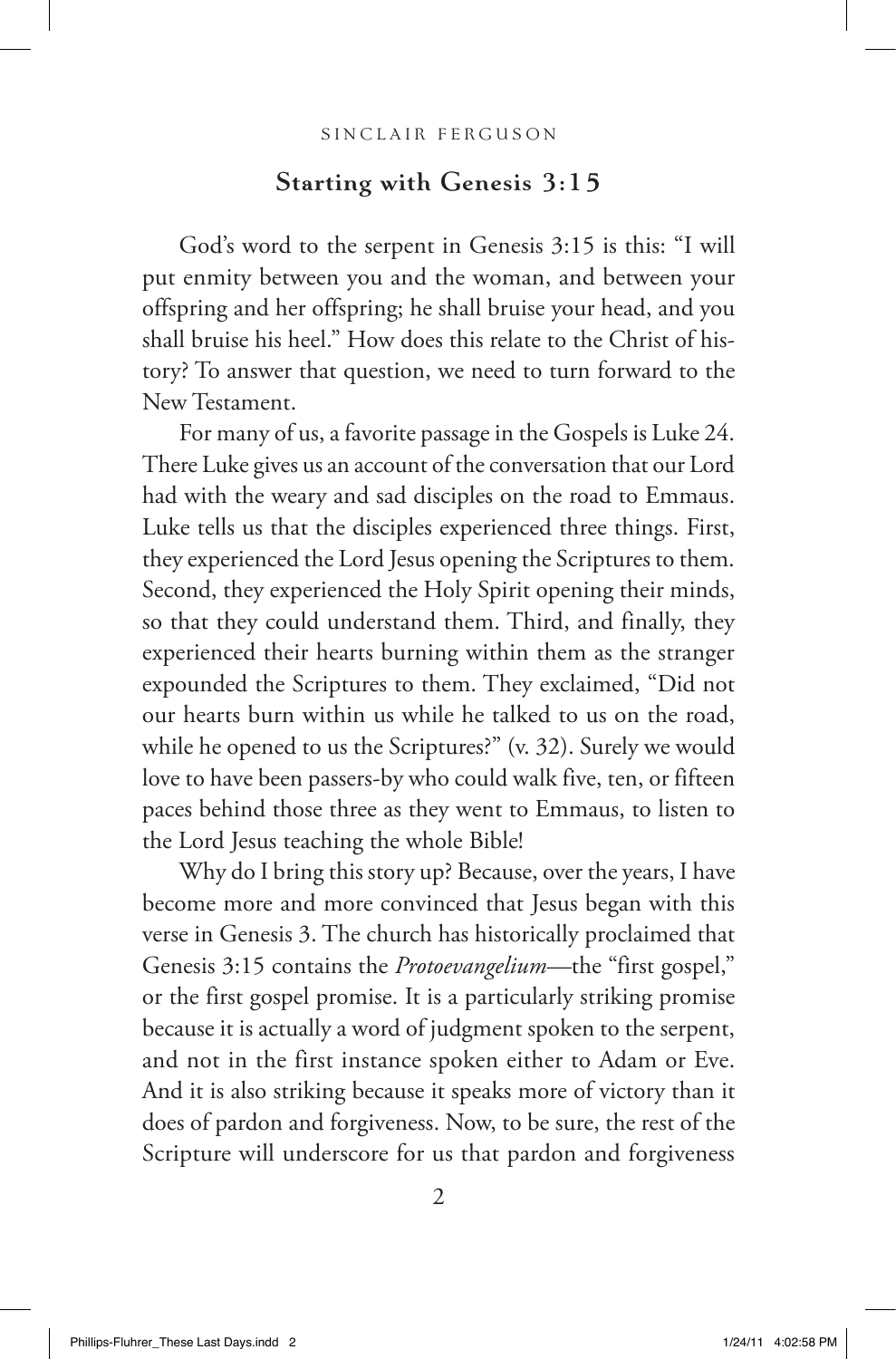#### *The Christ of History*

are anything but incidental; indeed, pardon and forgiveness are absolutely essential to the conquest that is ultimately ascribed here to the Lord Jesus Christ. But the word in Genesis 3:15 is a word of judgment, enmity, alienation, and opposition. "I will put enmity between you (the serpent) and the woman, and between your seed and her seed; he shall bruise your head, and you shall bruise his heel," God says.

Let us turn to the New Testament again to see how it views what is so closely related to this event, namely, the person and work of our Lord Jesus Christ. If you are sensitive to the language of Scripture and I were to ask you, "What is the reason the Son of God came into the world?" you would immediately quote the words of 1 John 3:8: "The reason the Son of God appeared was to destroy the works of the devil." You might also think of the words of the apostle Paul in Colossians 2:14–15, where he speaks about Christ taking the bond of guilt that stood against us and nailing it to the cross, turning the cross, as Calvin said, into "a signal trophy or show of triumph, in which Christ led about his enemies."1 Or you might call to mind Hebrews 2:14–15, which speaks about Christ taking our human nature, sharing our flesh in order that he might destroy the one who has the power of death, the devil, and release all those who through fear of death were in lifelong bondage and subjection to the devil.

Thus, there is a sense in which the sentiment of A. N. Whitehead, that the whole of Western philosophy is simply a series of footnotes to Plato, could be applied to the Bible. We could say that it is simply a series of extended expressions, footnotes, and expositions of this word of conflict in Genesis 3:15—and ultimately of Christ's final victory over the serpent. This theme is dramatically picked up at the end of the book of Revelation,

1. John Calvin, *Commentary on Philippians, Colossians, and Thessalonians*.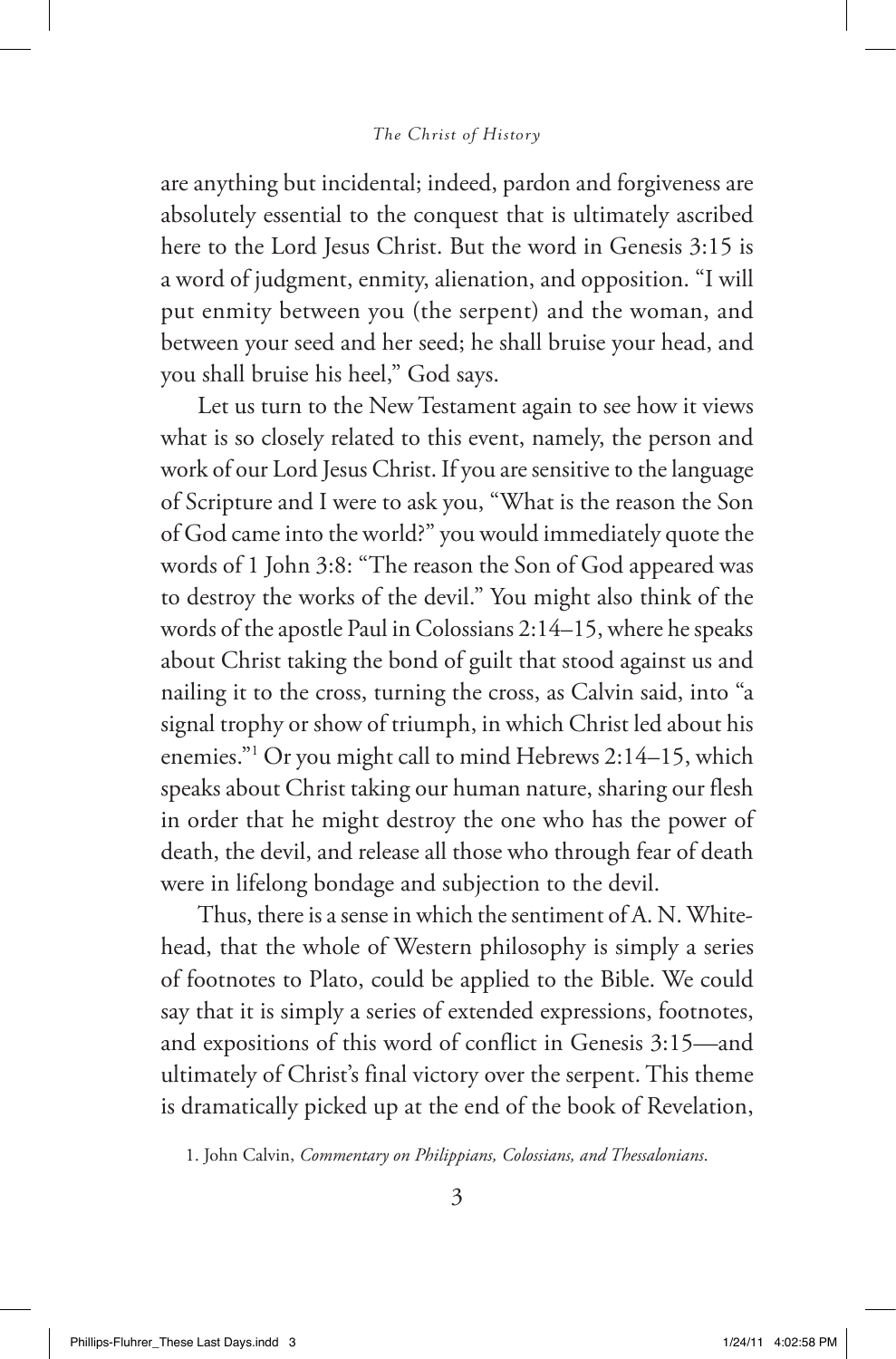where the serpent has grown large through much devouring of the sons and daughters of Adam and Eve. He has been transformed, as it were, into a giant serpent, a red dragon who sweeps from the sky a third of its stars. He becomes not only the prince of the power of the air, but the god of this age. Here the promise given in Genesis 3:15 is painted in vivid colors to describe the way in which its consummation is found in Jesus Christ, who is the Christ of history and the Lord of time and eternity.

So, in this chapter, I want us to gather some of those biblical footnotes together. This will feel almost as though we were racing through the pages of a study Bible and pausing at texts here and there to see how marvelously, from beginning to end, our Lord Jesus Christ is set before us. I want to do this so that we may see him in his glory. Although we do not yet see everything under his feet, when we read the Bible we are to see Jesus, to learn that God has placed all things under his feet and that one day his triumph and final victory will be visible from the ends of the earth.

## **Christ the Meaning of History**

Here is the first principle I want us to think about: Genesis 3:15 shows us that Jesus Christ himself is the meaning of history. Perhaps you have heard (what some consider to be) a trite phrase like, "History is HIS story." I remember hearing that as a young Christian and feeling somewhat creepy about the whole idea that somebody would take a word like *history* and try to turn it into a piece of theology by a form of allegory. And yet I suppose the power of the illustration is evident in the fact that I still remember it so many years later! It is true, you know. Our history really is Jesus Christ's story. It is not about us—although,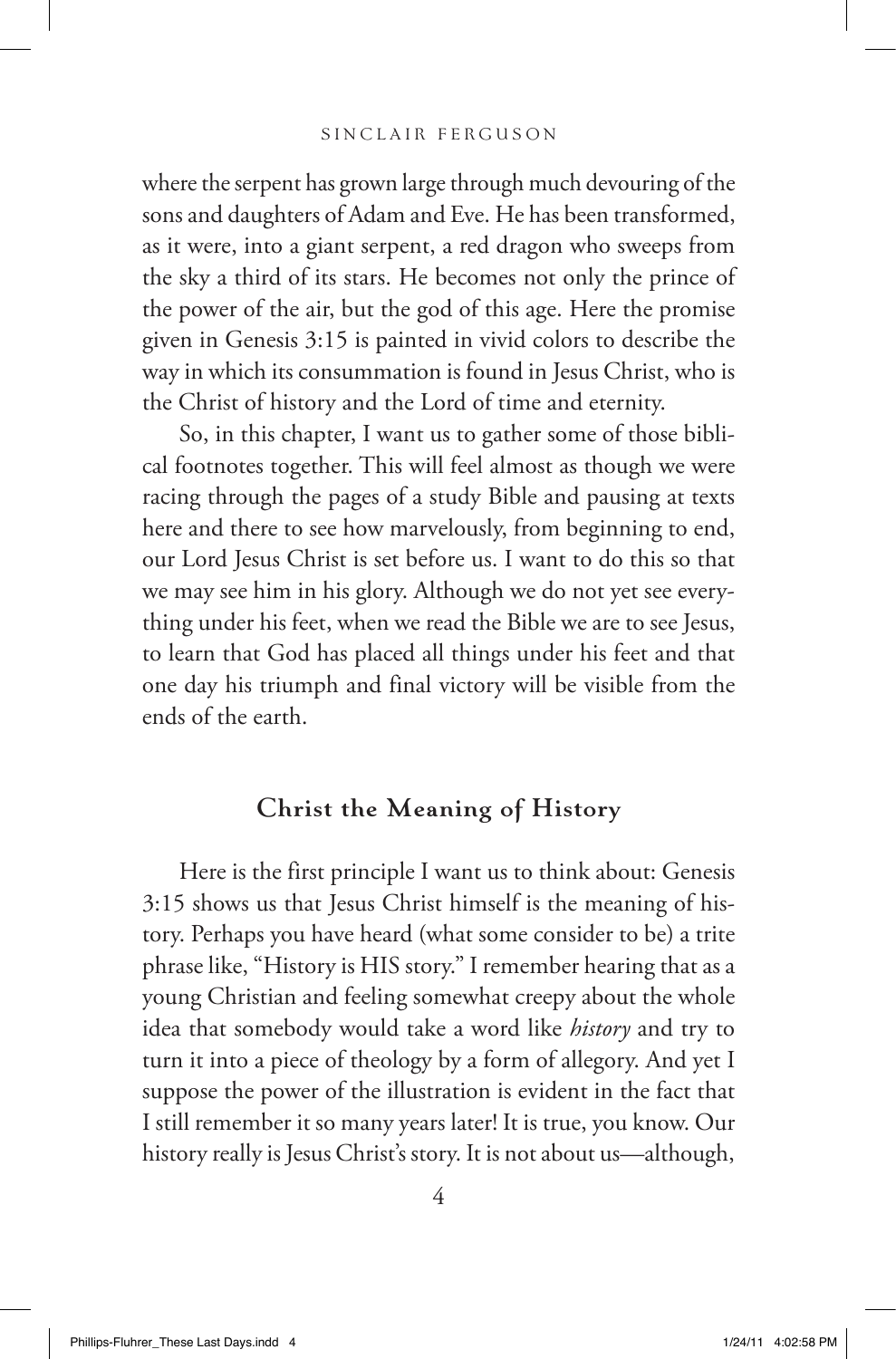in God's providence and saving grace, he is *for* us. But it is a story written about him, and the story is set up in Genesis 3:15 as the story of world conflict. It is about the conflict between the seed of the serpent and the seed of the woman, which will find its ultimate consummation in a personal conflict. In this battle, the serpent will crush the heel of the seed (plural) of the woman, and the seed (singular) of the woman will himself crush the head of the serpent.

The whole of history is, from the beginning of the book of Genesis to the end of the book of Revelation, a story told through the lens of the struggle between these two antithetical powers. Whether it is Cain versus Abel, or God versus the Tower of Babel, or the Israelites versus the Egyptians, or Goliath versus David, or Babylon versus Jerusalem, or Jesus versus the Pharisees, or the early Christians versus the Roman Empire—in one form or another, the Bible invites us to understand that the basic theme of all human history is, as Augustine famously said, the story of the City of God being built in the context of the City of Man trying to do its best to destroy it.

Here in Genesis, a collective antagonism is revealed, one seed in opposition to another seed. But it is a story that leads to a grand day, a final climax, when the two great protagonists will face off: Satan, who speaks through the serpent, versus our Lord Jesus Christ. But this happens presently until this great climax. Both the Old Testament and the New Testament make it absolutely clear that, in this world, we can expect a story of kingdom against kingdom, Jesus against the serpent, the City of God against the City of the World. But injected into that conflict right from the very beginning is this amazing promise of a personal Redeemer, a Savior who is to come. He will come and conquer the one who is the father of all our woes. He will bring such a great deliverance from the power of sin that, from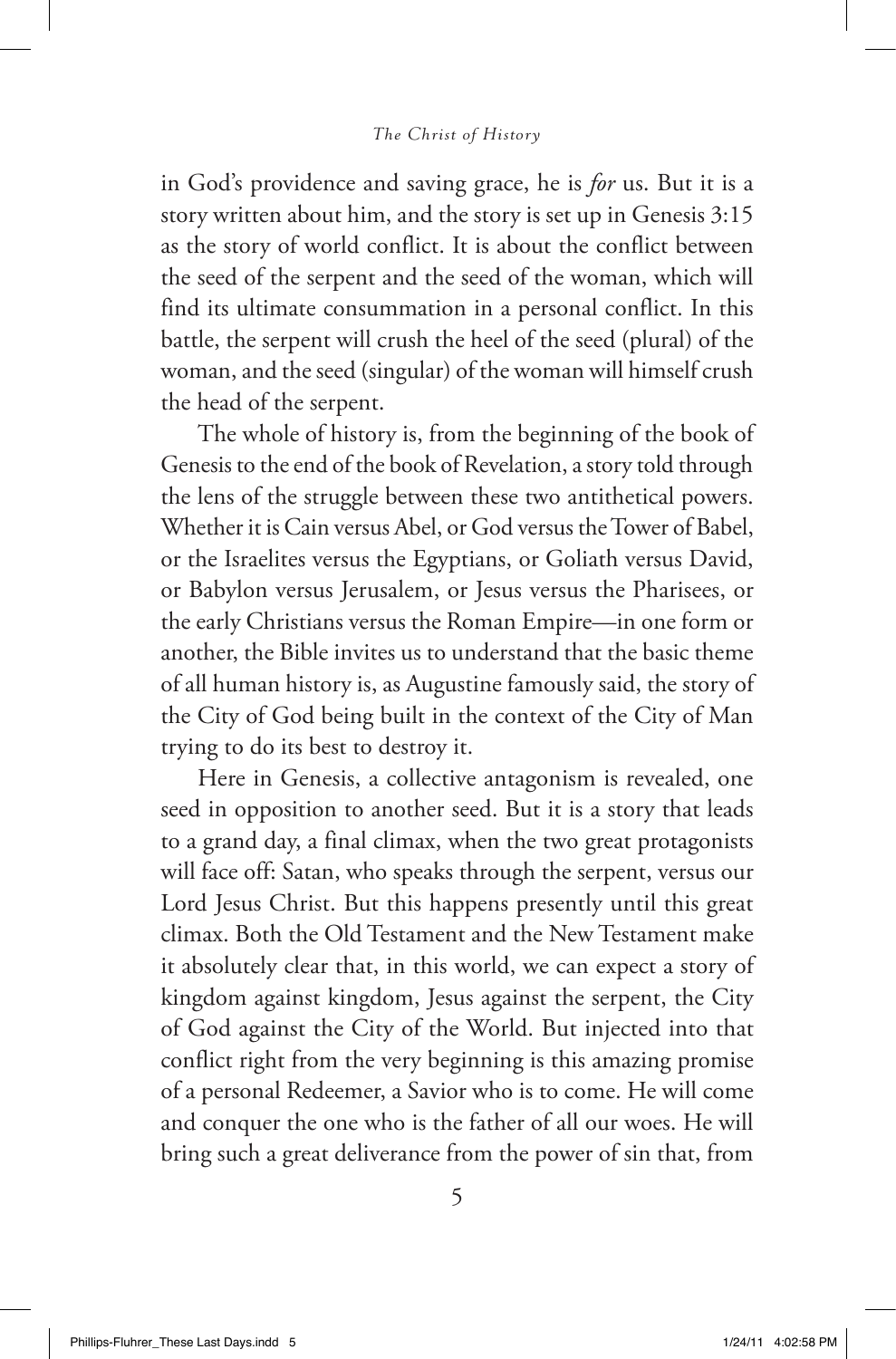the very earliest moments following the fall in the garden of Eden, the hope that was injected into the hearts of our first parents still burns brightly and never disappears. No matter how often it is attacked in human history, the hope of the coming Redeemer, whom we know now to be our Lord Jesus Christ, still burns as bright as ever.

I rather think that this is at least part of what Eve says in Genesis 4:1: "I have gotten a man with the help of the LORD." Was this the promised Redeemer, coming so quickly? Sadly, it was not. But the hope continued. In Genesis 5:28–29, we read that Lamech called his son's name Noah, saying, "Out of the ground that the LORD has cursed this one shall bring us relief from our work and from the painful toil of our hands." Fascinatingly, the theme of rest will continue to loom large over the entire Old Testament. God persists in promising to his people that one day he will bring the rest that was typified in Noah. But it is never actualized in the Old Testament, so that even when the prophet Isaiah looks back on the exodus as a great picture of God's saving deliverance from the city of this world and victory for the kingdom of God, he speaks about the way in which the people resisted the fact that the Holy Spirit of God had come in that event to give them a measure of rest from the curse.

From Noah, the story continues in the promise given to Abraham. There is that strange scene in Genesis 22, where Abraham's son Isaac says, "Behold, the fire and the wood, but where is the lamb for a burnt offering?" (v. 7). Then Abraham, in a wonderfully prophetic way, assures his own seed—who was himself given supernaturally as a kind of prototype of the supernatural giving of the blessed Son of God—that "God will provide for himself the lamb for a burnt offering, my son" (v. 8). Thus Abraham's hand was stayed because of the ram, caught in a thicket (v. 13).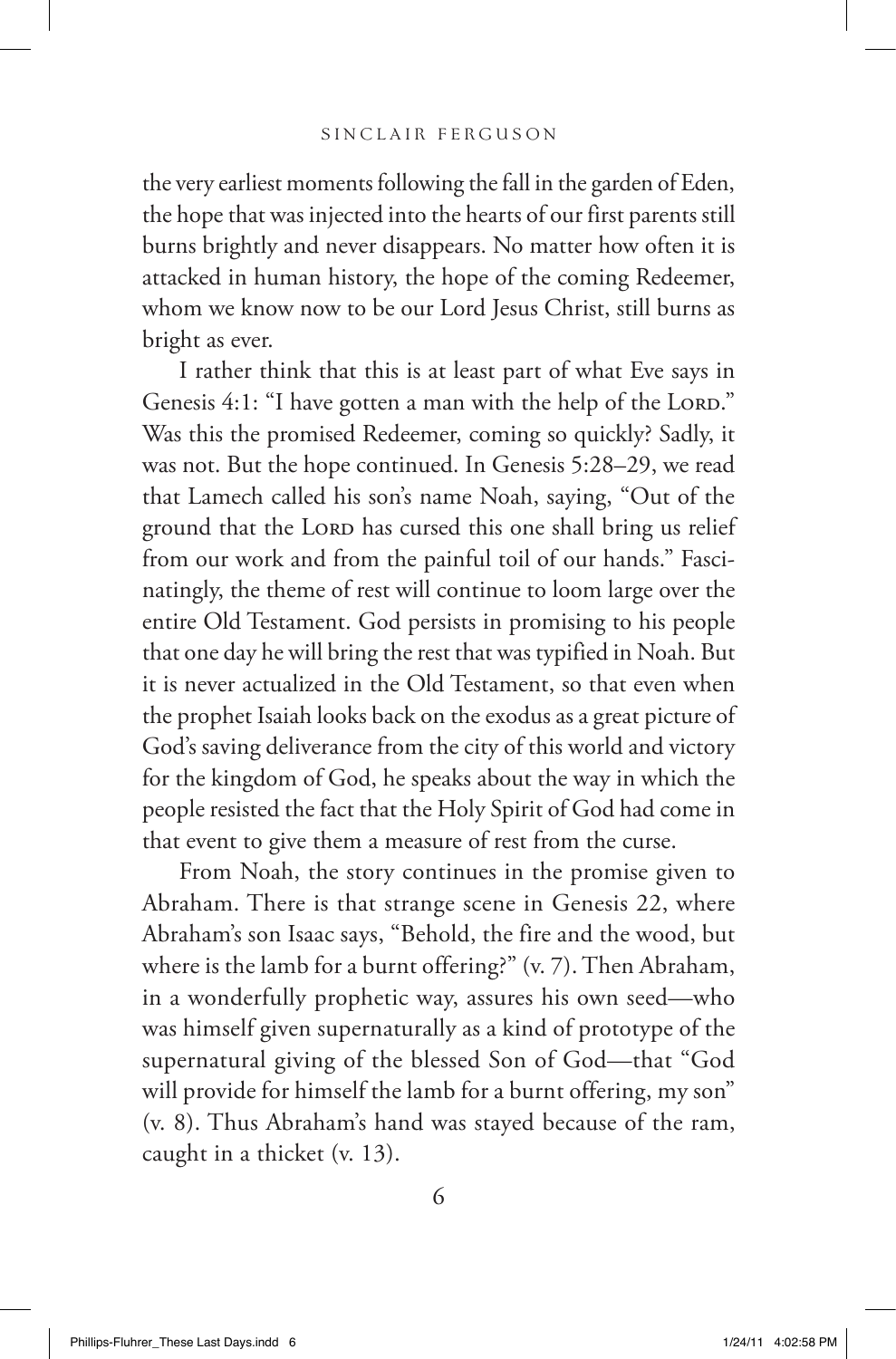#### *The Christ of History*

So the pictures begin to build up in the Old Testament Scriptures. God gives his people priests and promises that one day there will be a priest after the order of Melchizedek, whose priesthood will consummate all priesthood. As God's believing people stand and watch the priests making the daily sacrifices, they are supposed to think, "This cannot possibly be the sacrifice that God has promised to take away sins! Else, why are the sacrifices repeated day after day?" So, year after year, the longings of God's people are drawn out and a deep-seated desire begins to grow that all of this will come to its promised consummation.

They are given kings, and their prophets speak about how the coming King will reign from one end of the world to the other. His reign will bring *shalom*, or peace, a sense of wholeness and completion. They begin to speak about how this coming King will crush all his enemies under his feet, how his reign will be a reign of plentiful joy and pardon and restoration and power and reconciliation and worship.

But it was not just a great King that was promised—a Prophet, greater than Moses, was also promised (Deut. 18:18). The people, since Moses, surely wondered, "Who will speak God's word in power and in truth, as coming from the very presence of God and seeing the face of God and tasting the glory of God?" This burning question also remained to be answered.

Then there were the strange figures that the prophet Isaiah and the prophet Daniel saw in their visions. As Isaiah looks toward the coming day when the people of God will be in bondage in hated Babylon, he sees that geographical restoration is not their deepest need. No, their deepest need is still for the promise of Genesis 3:15 to be fulfilled. So Isaiah speaks of one who would be so exalted that kings would shut their mouths because of him. At the end of Isaiah 52 and into chapter 53—the beginning of the Fourth Servant Song—Isaiah speaks of the one who would sprinkle many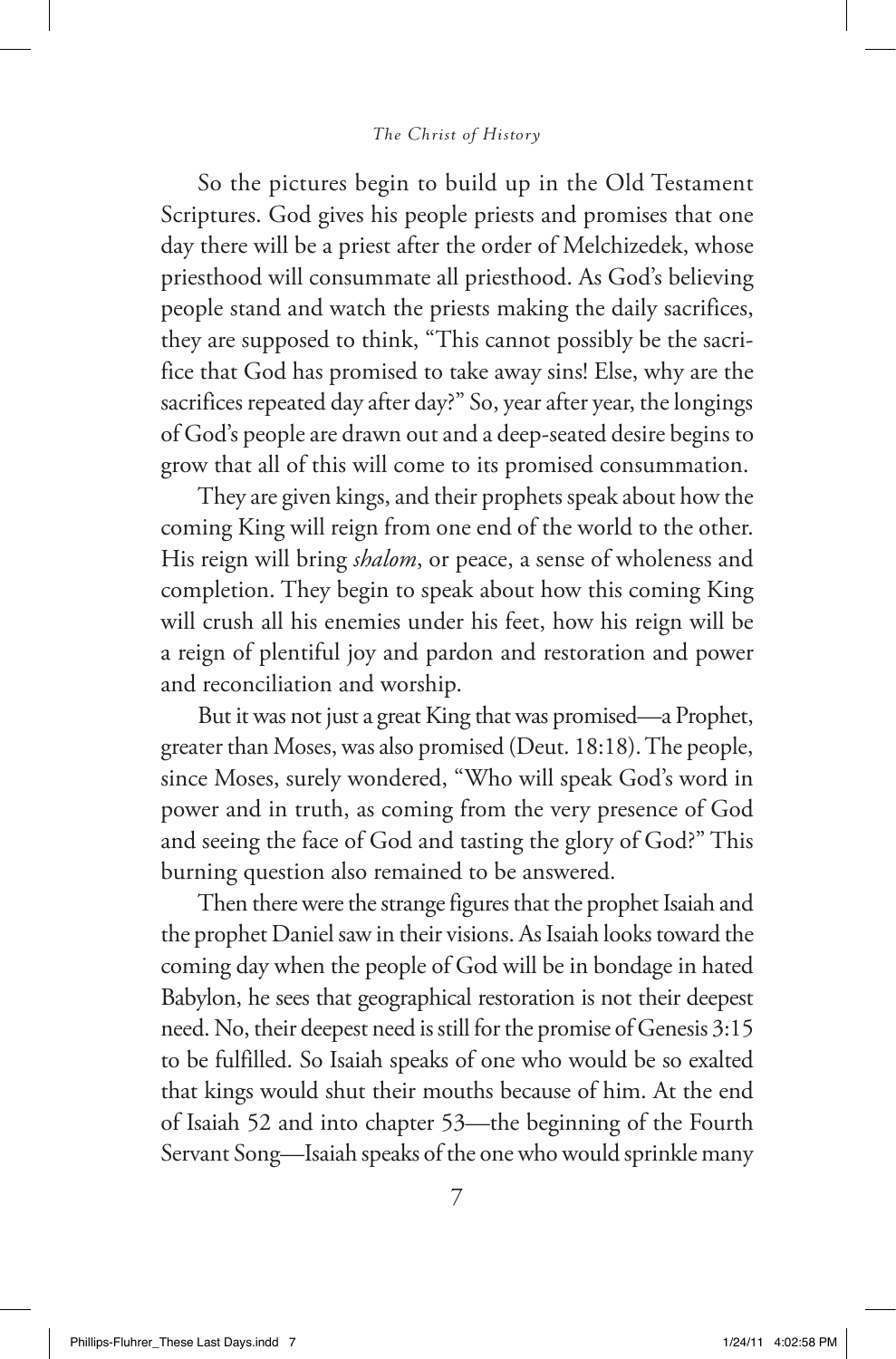nations, yet would himself be wounded and crushed. He would be crushed for the sins of his people and then exalted and share his spoil with the strong.

Daniel sees the Son of Man, the son of Adam who would come to the Ancient of Days and share his kingdom with the saints of the Most High (Dan. 7:13–14). All history is laid in tribute to this single purpose of God—all that takes place among the nations that rise and fall serves his glorious purpose—so that one day he who has spoken in many and fragmentary ways to our fathers through the prophets would in the last days speak through his Son. The whole story of the Bible, then, is the story of Jesus Christ. He is the meaning of history.

Of course, the implication of all this is that, though we may find out many things in this world, if we leave out Jesus Christ, we will ultimately be left in a state of frustration because we lack this world's unifying principle. Isn't this what the scientists and historians discover as they struggle with the basic material of their respective disciplines? The greatest of them have always longed to find something that would unify the whole. The famous physicist Stephen Hawking has been seeking this unifying principle for most of his life. The amazing thing is that the simplest reader of the Scriptures knows the answer! Jesus Christ is the meaning of the cosmos, and Jesus Christ is the meaning of history.

## **Christ the Center of History**

In the second place, Jesus Christ is not only the meaning of history, but also the center of history. Therefore, the story of Herod's pogrom (Matt. 2:16) is not something to be read in isolation from the promise of Genesis 3:15. Herod is the agent of the serpent who seeks to bruise the heel of the seed of the woman.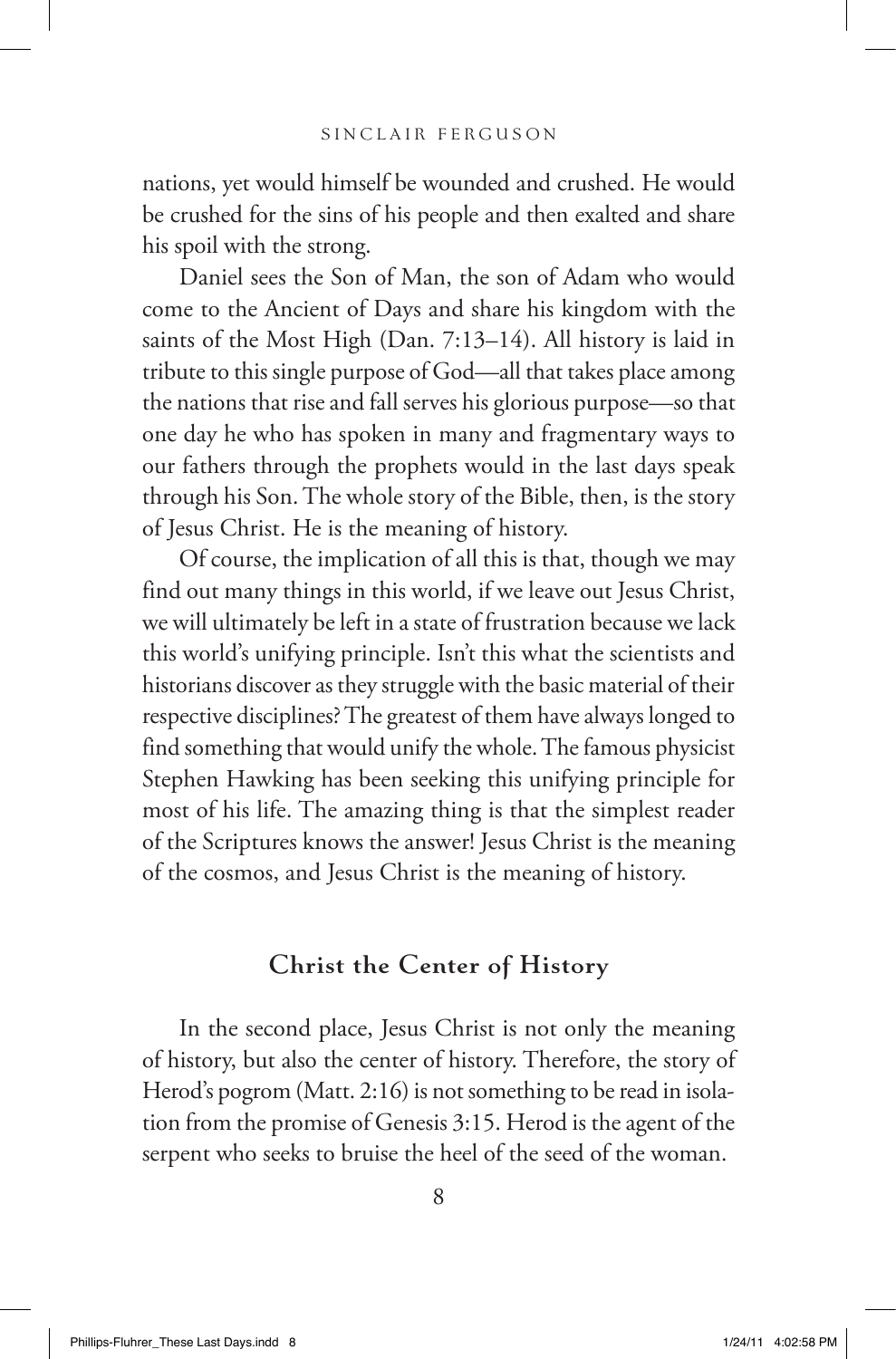### *The Christ of History*

This theme is woven deeply into the story of Jesus' life, as it is recorded in both the Synoptic Gospels and John: the goal of his life and ministry is to plant a church in enemy-occupied territory. Therefore, the full force of the enemy is focused upon Jesus himself.

Think of the temptation narratives in Matthew 4:1–11 or Luke 4:1–13. We often read these sections of Scripture with the question in mind of how to relate Jesus' temptations to our own struggles with temptation. We then ask how we can learn to overcome temptation by the way Jesus overcame temptation.

While this is certainly not wrong at all, it is not the point of the narrative to answer these kinds of questions. This is because, interestingly, temptations don't come to Jesus. Rather, Jesus goes to be tempted. He is led there, driven into the wilderness by the Holy Spirit. Perhaps the really significant thing about Jesus' temptations is not the way in which they are like ours, but the way in which they are fundamentally unique.

Arguably the most significant of these unique temptations is the temptation from the devil simply to worship him. In return for this, Satan will give Jesus the kingdoms of this world. Why should this tempt Jesus? Because he came for the kingdoms of this world! He came to undo the disaster and tragedy that Adam had effected. Adam had been set in the garden; it was almost as though God did for Adam what a kind father would do for his own son. God gave him a little start; the whole world was not yet the paradise that God commanded Adam to make it. The garden was demarcated from the rest of the world, but God gave his son Adam a little start. He said to Adam, "Here is a garden. Your task is to tend this garden and to expand this garden until it fills the whole earth." Strikingly, God commanded Adam to do this until, as it were, all the kingdoms of this world were his.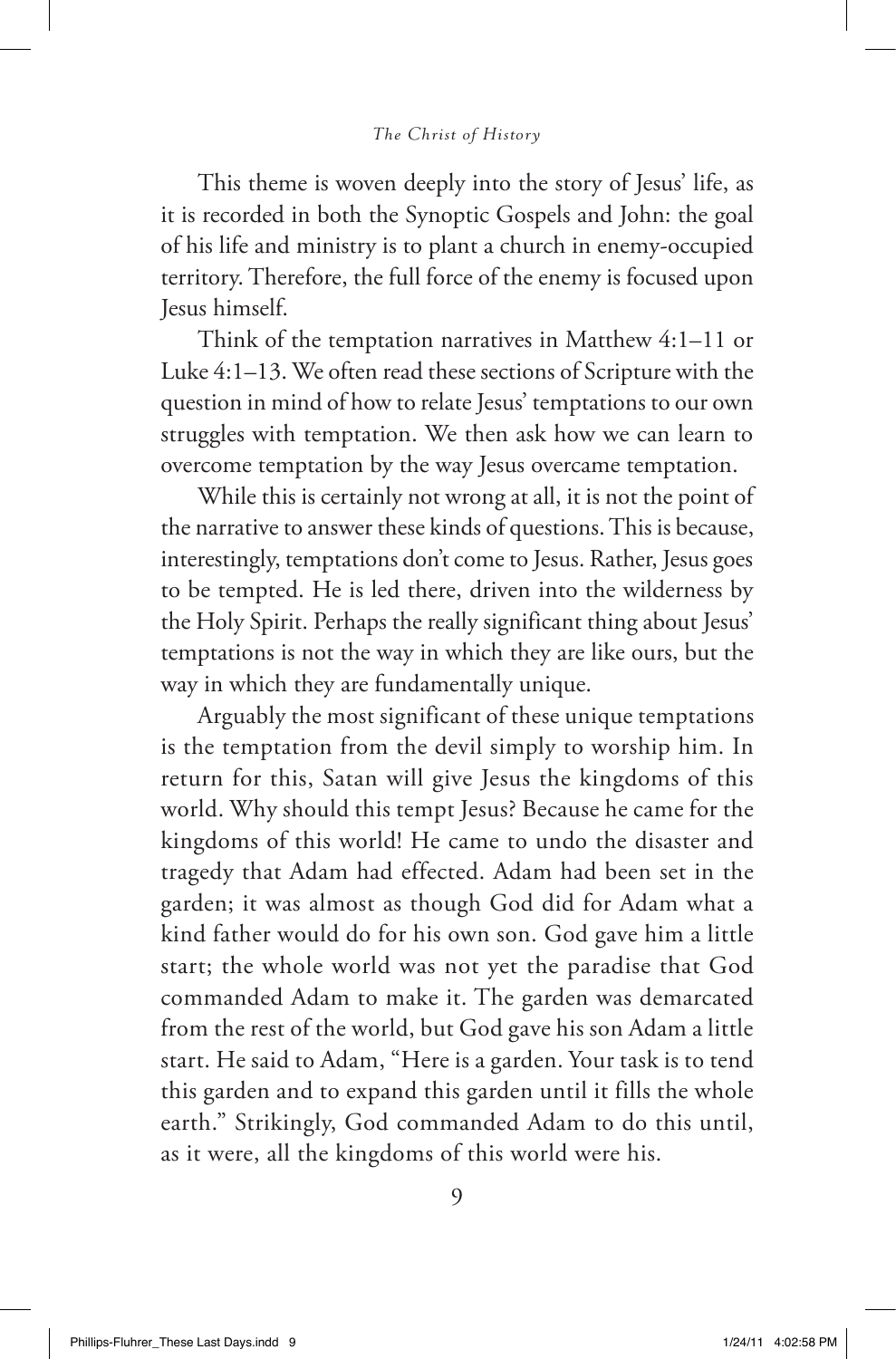If Adam had done that, just like a child who accomplishes something even though his father gave him a significant start, he would have brought it all back to his Father and said, "Father, look what I have done! I want you to have it all!" So Adam's fall was not just a matter of personal sin; it was a matter of cosmic disaster. He lost the world and Satan gained it—that's why the Scriptures insist that Satan is the god of this age, the prince of this world who needs to be cast out.

In his temptation of our Lord, Satan, in effect, says to Jesus, "I will give you exactly what you have come for, only on my terms." The breathtaking marvel is that Jesus refuses the very thing for which he has come, in order that, in gaining that for which he has come, he might crush the head of the serpent rather than bow down at the serpent's feet. This is why, when Jesus emerges triumphant from the wilderness, Luke writes this: "And when the devil had ended every temptation, he departed from him until an opportune time" (4:13). In other words, much of the early stages of the gospel narratives are about all hell quite literally being let loose against Jesus.

We mustn't be under the misapprehension that the whole Bible is a book about demons running loose all over the place. The Bible rarely speaks about demons, and demons rarely appear in the thousands of years of Bible history. But they appear in massive force in that little land of Palestine around the year 30 AD. Why? Because the kingdom of darkness is tottering. Think of the Gadarene demonic (Mark 5:1–20). Here is a poor man running around like a maniac, cutting himself with stones, living among the tombs. He is so vicious that no one can bind him, even with chains. When asked for his name, he says it is "Legion, for we are many." It only takes one demon to destroy a man's life, so why are there so many tormenting this man? Because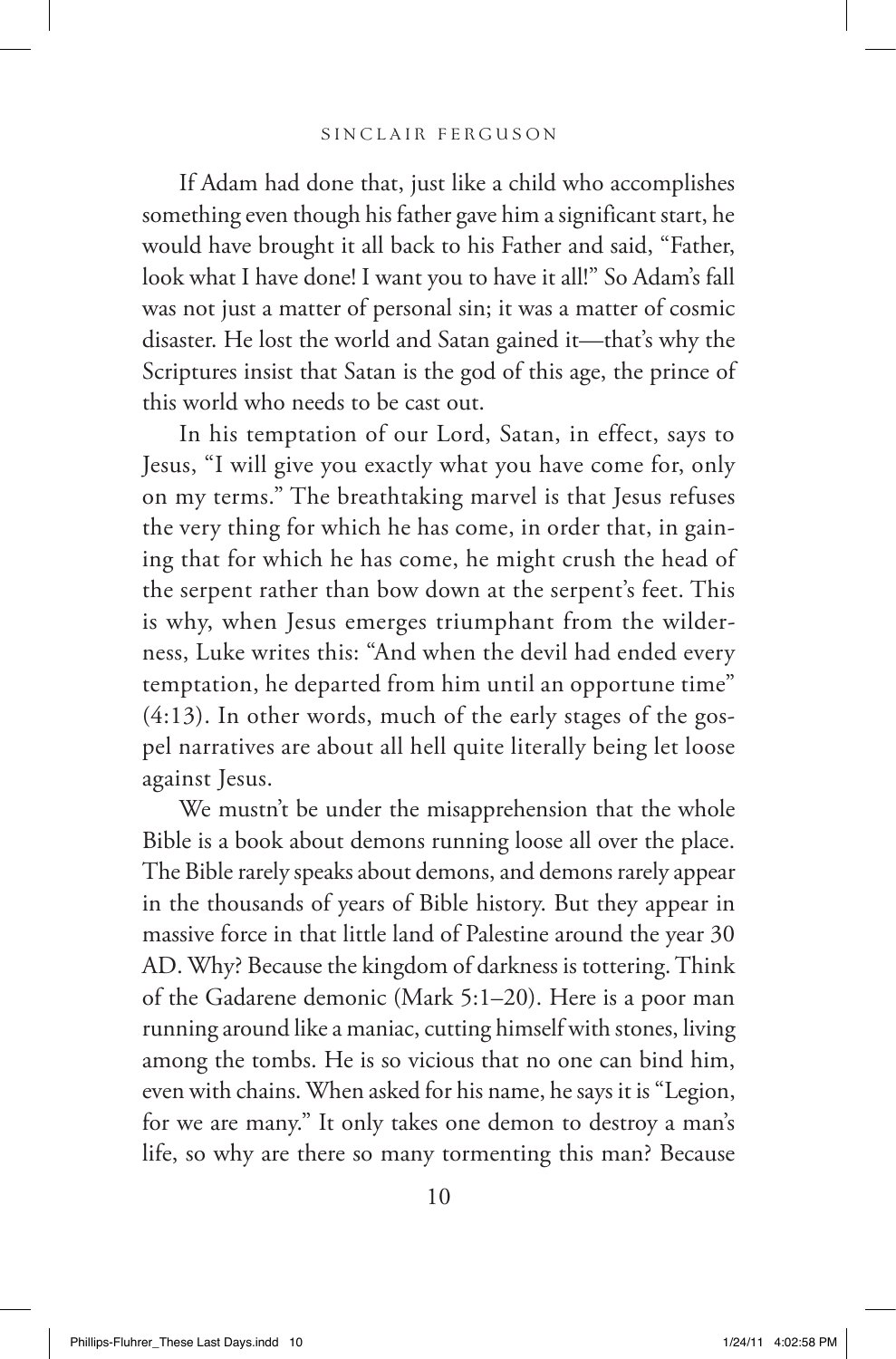the King has come to reclaim his territory, and the demons are massing to oppose him.

Meanwhile, Jesus is marching forward, having dealt in measure with Satan's first temptations. What is so fascinating in the temptation narrative is that the whole demonic, satanic pressure seems to be employed to keep Jesus away from the cross. Satan is saying, "You can have the kingdoms—just don't go to the cross." He may have reasoned, "Let's expose who Jesus is, and he will never be able to go the cross." Remarkably, it is Simon Peter, of all people, who suggests the latter: "Never to the cross, Lord!" What is Jesus' reply? "Get behind me, Satan!" (Matt. 16:23). I wonder if it is significant that when Peter fails as the instrument of the powers of darkness, Satan changes his tactic. Instead of seeking to divert Jesus from the cross, Satan seeks to put Jesus on the cross in his time and in his way through Judas Iscariot. So much so is this the case that, when Jesus is arrested, he says, "But this is your hour, and the power of darkness" (Luke 22:53).

From every human point of view, it seemed that Satan's victory was consummated when Jesus was crucified. In this respect, the cross seemed to advance the plan of sinful man and Satan, not the plan of God. This would appear to be true—except that Jesus gave little clues as he has fulfilled his ministry. "See, we are going up to Jerusalem. And the Son of Man will be delivered over to the chief priests . . . to be mocked and flogged and crucified" (Matt. 20:18–19). "Now is the judgment of this world; now will the ruler of this world be cast out" (John 12:31). And though the very epicenter of history is contained in the few last days of his earthly ministry, our Lord Jesus Christ's heel was crushed, as he entered into this dark world of conflict with the power of darkness in a fulfillment of Genesis 3:15. Thus, the hymn writer can exclaim, "Well might the sun in darkness hide, and shut his glories in, when Christ, the mighty Maker died for man, the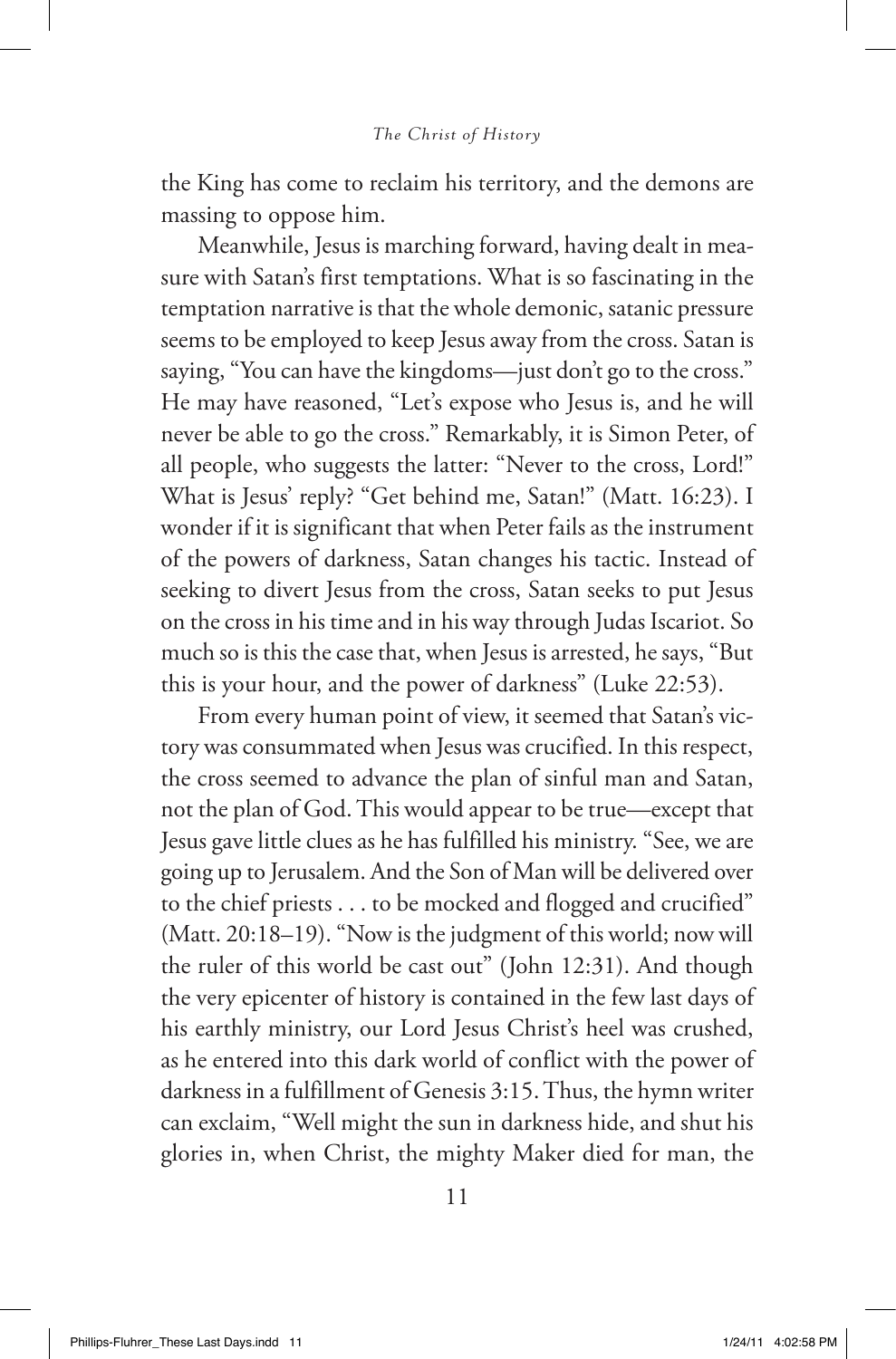creature's sin!"2 These words are only fitting as Christ entered into the alienation and agony of Calvary.

How better could Satan have triumphed, given this awful scene at the foot of the cross? There Jesus was, feeling the awful sense of alienation from his heavenly Father and bearing the judgment of God against our sin. His very Father placed sin upon him and then judged him as though he were the sinner! Surely, at the cross, it was Satan more than anyone else who might have cried, "It is finished!"

Satan did not realize that, by tasting death for us and rising again in power and glory, our Lord Jesus Christ would bring about the pardon of our sins according to the righteous judgment of God. Therefore, Jesus removed the power of sin and death that Satan, as it were, held over us. Satan was utterly defeated when he thought he was the most triumphant.

Jesus did not simply die, get placed in a tomb, and rise again from the dead a few moments later. No, he was in the tomb for three days. And this was not just in fulfillment of prophecy—to be sure, it was that, but not only that. It was because he really tasted death (and all that death carries with it) in such a way that his own supporters—if we can call them that—might well have believed that the enemy had won the victory. In fact, however, what was happening was that all the powers of death and hell were being exhausted in Jesus. As he rose again from the grave, he left the symbols of the conflict in the grave itself and rose in majestic glory and in power.

I have always been fascinated by the fact that Mary Magdalene was standing there forlornly in the garden, mourning the death of Jesus. (Now, we should pause here and notice something amazing before we continue. Our story, as human beings, began in

<sup>2.</sup> Isaac Watts, "Alas! And Did My Savior Bleed" (1707).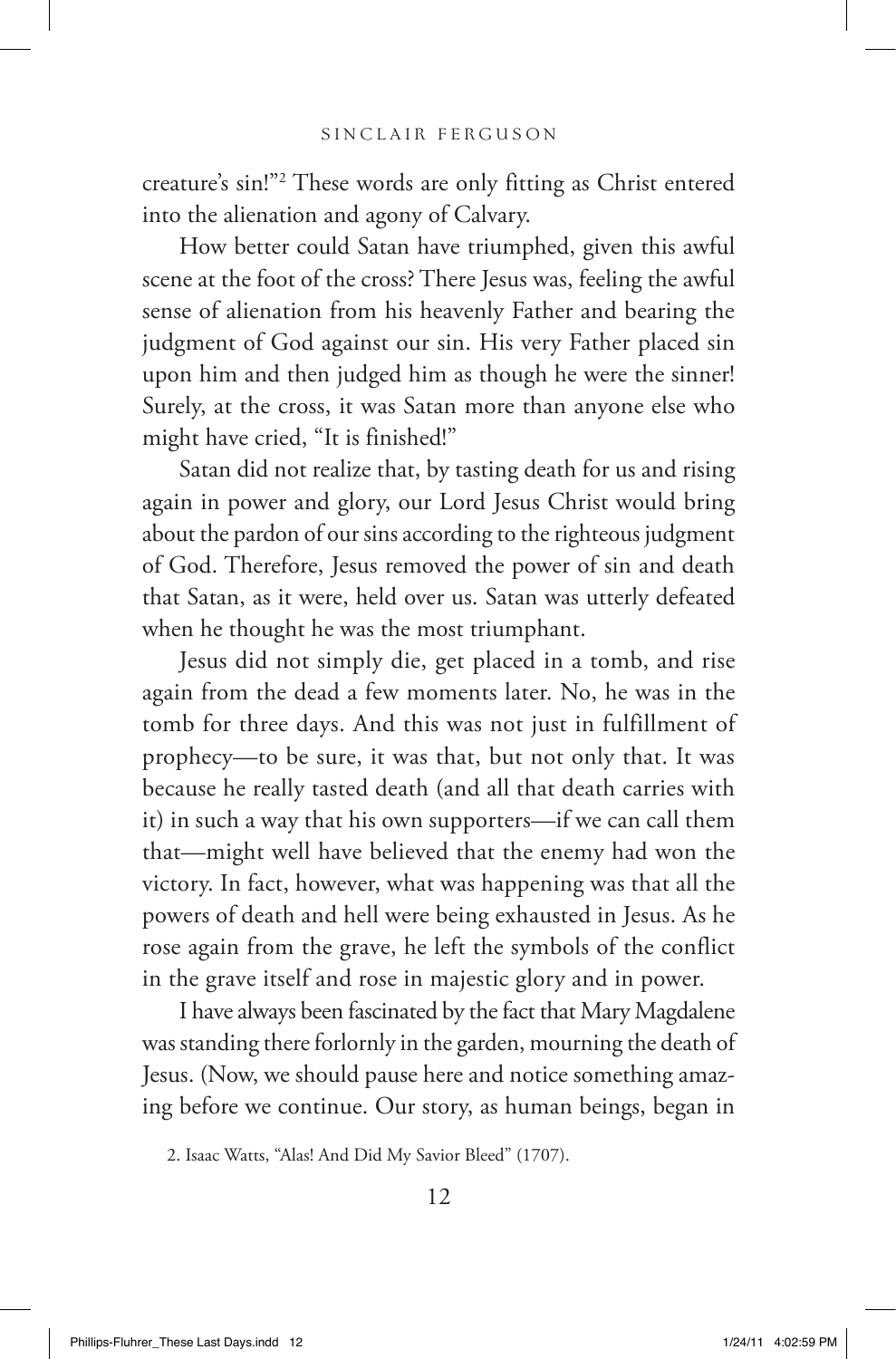a garden. Adam turned the garden into a wilderness, and Jesus went into the wilderness to deal with the enemy, in order that he might turn the world back into a garden again. Isn't that wonderful to think about?)

To return to Mary in the garden: John, who seems to love double entendres, records that Mary saw Jesus and supposed him to be the gardener (John 20:15). Jesus wanted her to see him like that, but it wasn't just that little space that he was gardening. By his resurrection, he was "gardening" the whole cosmos. Jesus Christ is the center of history.

## **Christ the Lord of History**

Third, we must also see that Christ is the Lord of history. Simon Peter illustrates this well. Isn't it amazing to read about the transformation in Simon Peter after the resurrection? What happens to him? Well, first he receives roughly a six-week seminar on how to read the Bible. Can you imagine Jesus teaching you how to read the Bible? After this, Peter appears on the day of Pentecost, preaching as though all his life he has been meditating on the way in which the Scriptures, pointing to the Lord Jesus Christ, fit together. Among the many marvelous things he says on the day of Pentecost, this is what I want to focus on: "Let all the house of Israel therefore know for certain that God has made him both Lord and Christ, this Jesus whom you crucified" (Acts 2:36).

According to Peter here, Jesus is Lord. He is the Son of God. Peter doesn't mean that the heavenly Father has exalted the Lord Jesus to deity. Instead, what he seems to mean is that God originally made Adam to be Lord, but Adam failed. Now Jesus has gone into the wilderness, has begun to turn that into a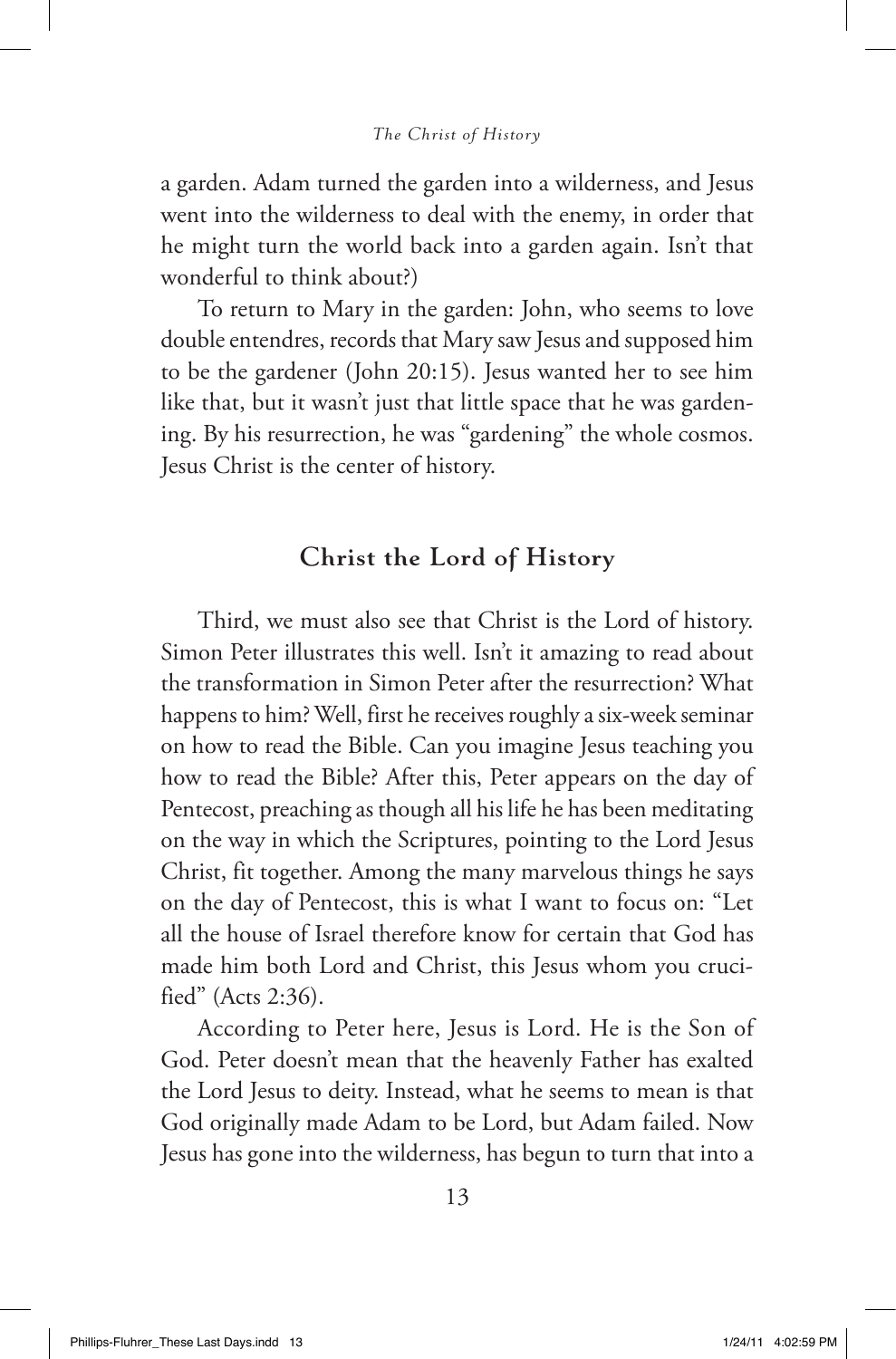garden, has defeated the powers of darkness, and has been raised up to the throne of heaven and declared by the heavenly Father to be Lord of this earth. His work is finished, and restoration is absolutely guaranteed.

Because Jesus is Lord, several things follow. First of all, his word of gospel grace is to be proclaimed to the ends of the earth. "Go therefore and make disciples of all nations." Why? Because "all authority in heaven and on earth has been given to me," Jesus says (Matt. 28:18–19). This is the way in which the Father has fulfilled his promise to his Son: "Ask of me, and I will make the nations your heritage, and the ends of the earth your possession" (Ps. 2:8). In the Great Commission, then, Jesus says to his disciples, in effect, "Go and claim my inheritance, continue to garden, spread the seed of the gospel, bring them in, and I who am the Lord of history will be with you till the end of the age."

In the second place, notice that our Lord Jesus, who has crushed the head of the serpent, has not imagined that the crushing of his head will be the end of the battle. While he is the Lord of history and thus guarantees our victory, it is not the end of the battle. So he says to his disciples, "I will build my church, and the gates of hell shall not prevail against it" (Matt.16:18). But there is still struggle, so that we see the blood of martyrs and even the struggle in our own congregations against the dark powers. This is because, as Paul puts it, "We do not wrestle against flesh and blood, but against the rulers, against the authorities, against the cosmic powers over this present darkness, against the spiritual forces of evil in the heavenly places" (Eph. 6:12).

It is interesting to note how Paul opens Ephesians and closes Ephesians by telling us that we have been raised up in Christ into the heavenly places. And it is precisely in this new order of reality that the battle is fiercest, because we don't wrestle against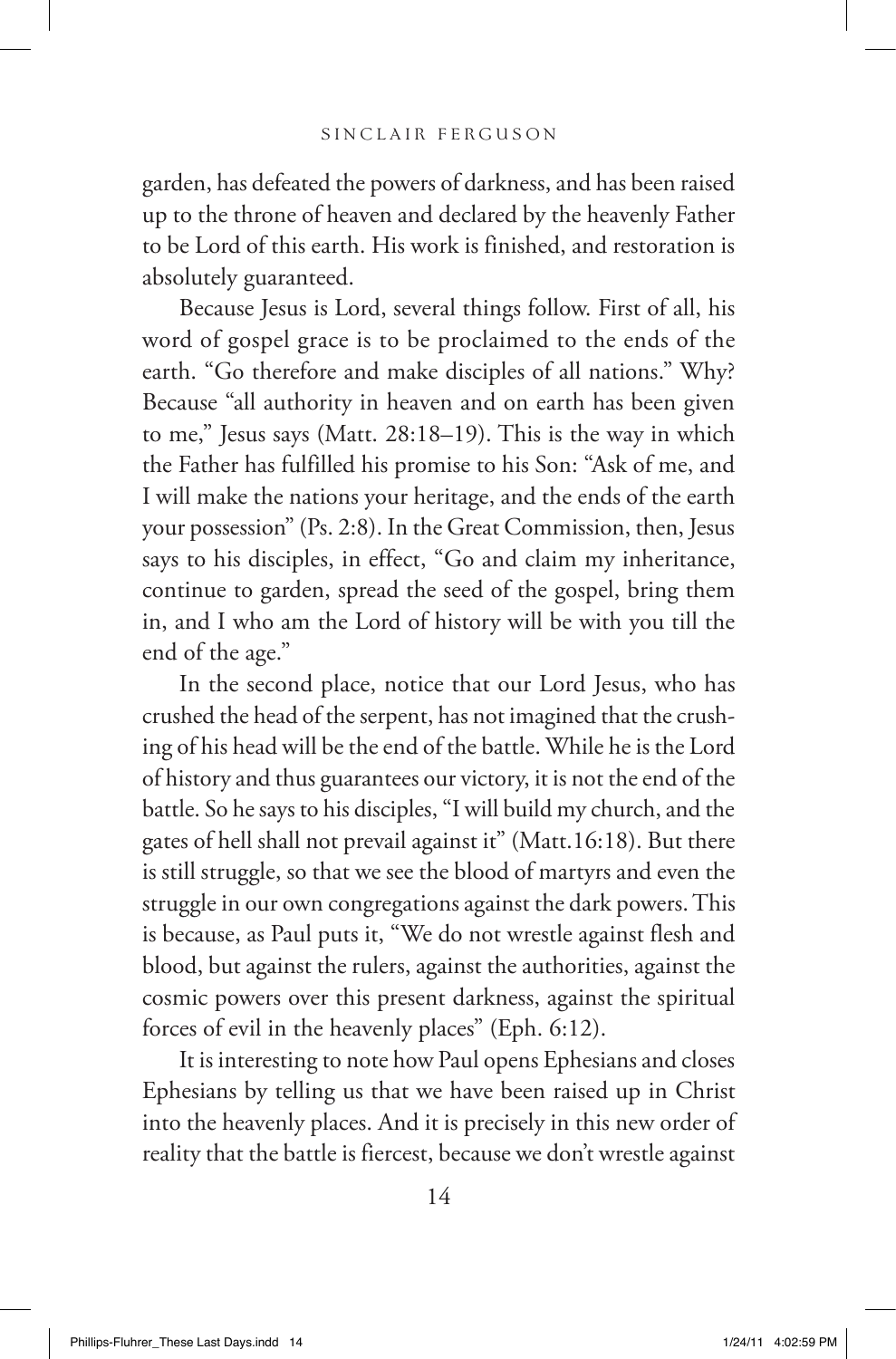flesh and blood. So the Lord of history, our Lord Jesus Christ, sends us to the nations, wearing gospel armor that he himself has tried and proved because he knows that the ongoing battle will be bloody. But he means to extend the gospel to the ends of the earth and to the end of the age.

It is Paul, after all, who gives us a most wonderful glimpse into how Jesus Christ will finally show himself to be the Lord of history in that great chapter of his on the resurrection, 1 Corinthians 15. From verse 20 onward, he gives us, as it were, a little synopsis of the whole story. He tells us that "Christ has been raised from the dead, the firstfruits of those who have fallen asleep" (1 Cor. 15:20). And then, at his coming, those who belong to Christ will be raised with him because he must reign until he has made all his enemies a stool for his feet (v. 25).

And then Paul says something stunning in 1 Corinthians 15:27–28:

For "God has put all things in subjection under his feet." But when it says, "all things are put in subjection," it is plain that he is excepted who put all things in subjection under him. When all things are subjected to him, then the Son himself will also be subjected to him who put all things in subjection under him, that God may be all in all.

What does Paul mean? Does he mean that the eternal Son will, at the end of the day, be subordinated, as a kind of second-order deity, to the heavenly Father, so that God the Father may be the supreme God and the Son a secondary God?

Not at all. Remember the whole context in which Paul is here speaking. The context is the story of the first man and the second man, the first Adam and the last Adam. It's the story we have been following from Genesis 3:15, about how the first